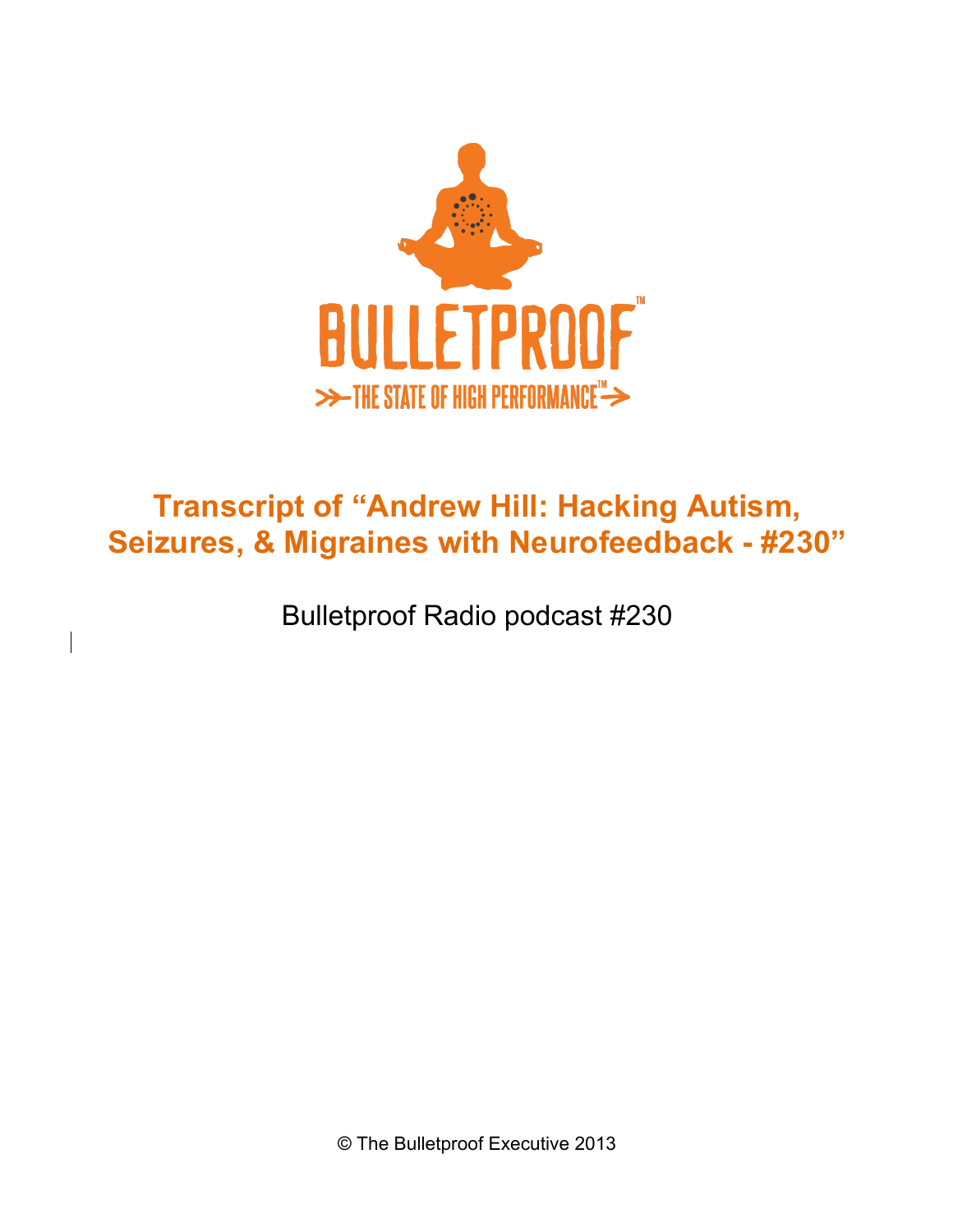

## Warning and Disclaimer

The statements in this report have not been evaluated by the FDA (U.S. Food & Drug Administration).

Information provided here and products sold on bulletproofexec.com and/or upgradedself.com and/or betterbabybook.com are not intended to diagnose, treat, cure, or prevent any disease.

The information provided by these sites and/or by this report is not a substitute for a face-to-face consultation with your physician, and should not be construed as medical advice of any sort. It is a list of resources for further self-research and work with your physician.

We certify that at least one statement on the above-mentioned web sites and/or in this report is wrong. By using any of this information, or reading it, you are accepting responsibility for your own health and health decisions and expressly release The Bulletproof Executive and its employees, partners, and vendors from from any and all liability whatsoever, including that arising from negligence.

Do not run with scissors. Hot drinks may be hot and burn you.

# If you do not agree to the above conditions, please do not read further and delete this document.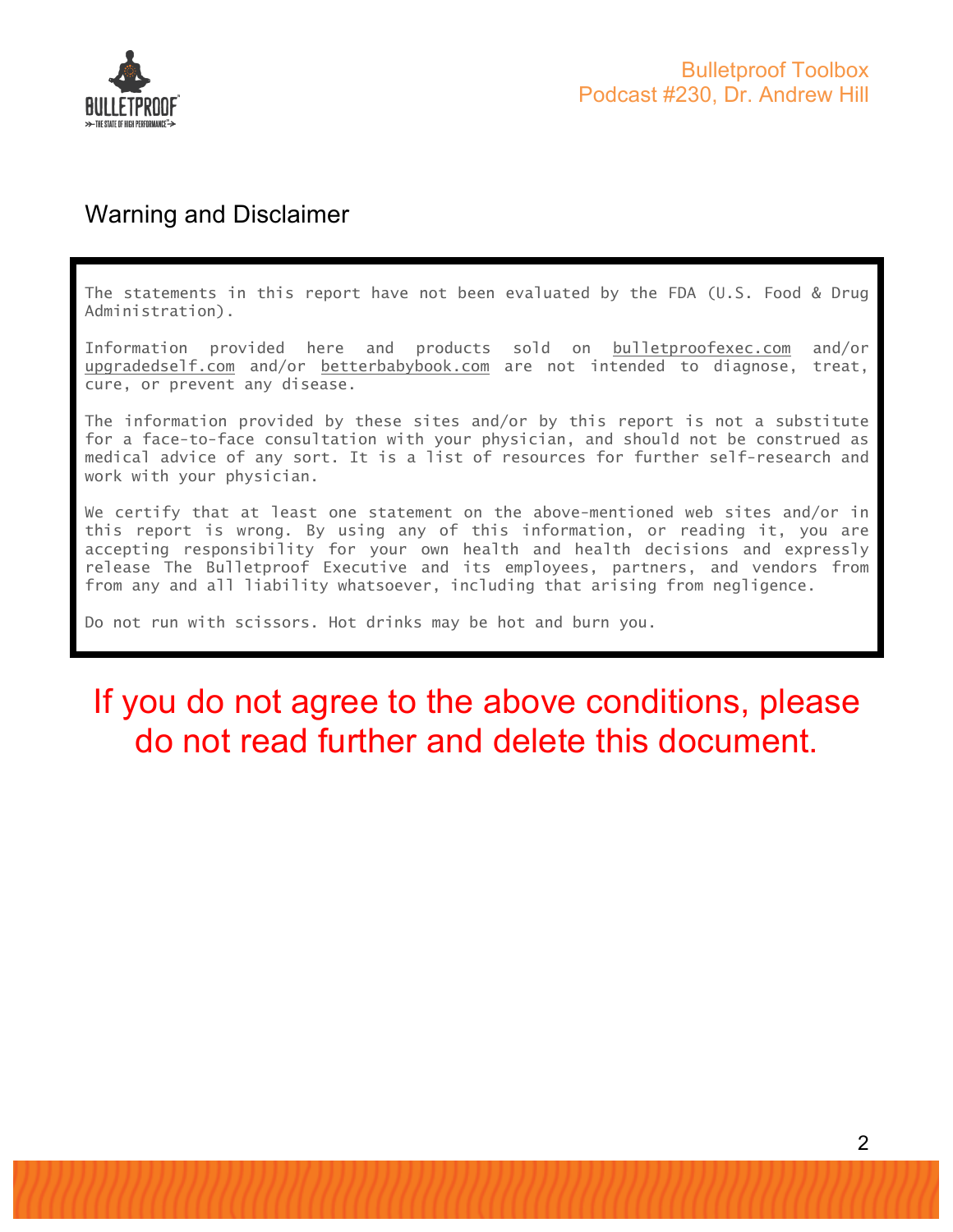

Dave Asprey: Hi everyone, it's Dave Asprey with Bulletproof Radio. Today's cool fact of the day is that Piracetam, which is probably the original nootropic other than coffee, was actually developed to be a sedative.

It's a derivative of GABA, which is an amino acid that's also an inhibitory neurotransmitter so scientists figured it would slow the transmission of signals across your neurons and that it would be a sleeping pill.

They were a little surprised that it enhanced learning, alertness, memory and cognitive ability and I've been taking Aniracetam or some of it's more powerful analogs just about every day for ... Since 1997, 1996, somewhere around there. What a difference it makes. In fact, I'm on Aniracetam right now as we speak.

Andrew Hill: Nice. I'm on Piracetam and Oxiracetam right now as we speak.

Dave Asprey: Nice. By the way, that was none other than Andrew Hill and Andrew Hill is today's guest, obviously. He's a neuroscientist, director of the Alternatives Brain Institute and working at UCLA. No, you're working at UCLA, but you trained at UCLA with a PhD in Cognitive Neuroscience, right?

Andrew Hill: I still teach for them occasionally. Just finished two days ago or three days ago, teaching a course called the Psych of Aging.

Dave Asprey: Very, very cool. The fact that you're still teaching there and that you're looking at neuroscience and looking at what do we do to make the brain work better is exactly why I wanted to have you on Bulletproof Radio today.

Andrew Hill: Great. Thanks, Dave.

Dave Asprey: One of the things that you spend a lot of time looking at is EEG acquisition and analysis and looking at biofeedback and all that. That's an area of really strong interest for me. I have several EEG machines floating around here and spent eight weeks of my life doing, many hours a day, of neurofeedback with profound results.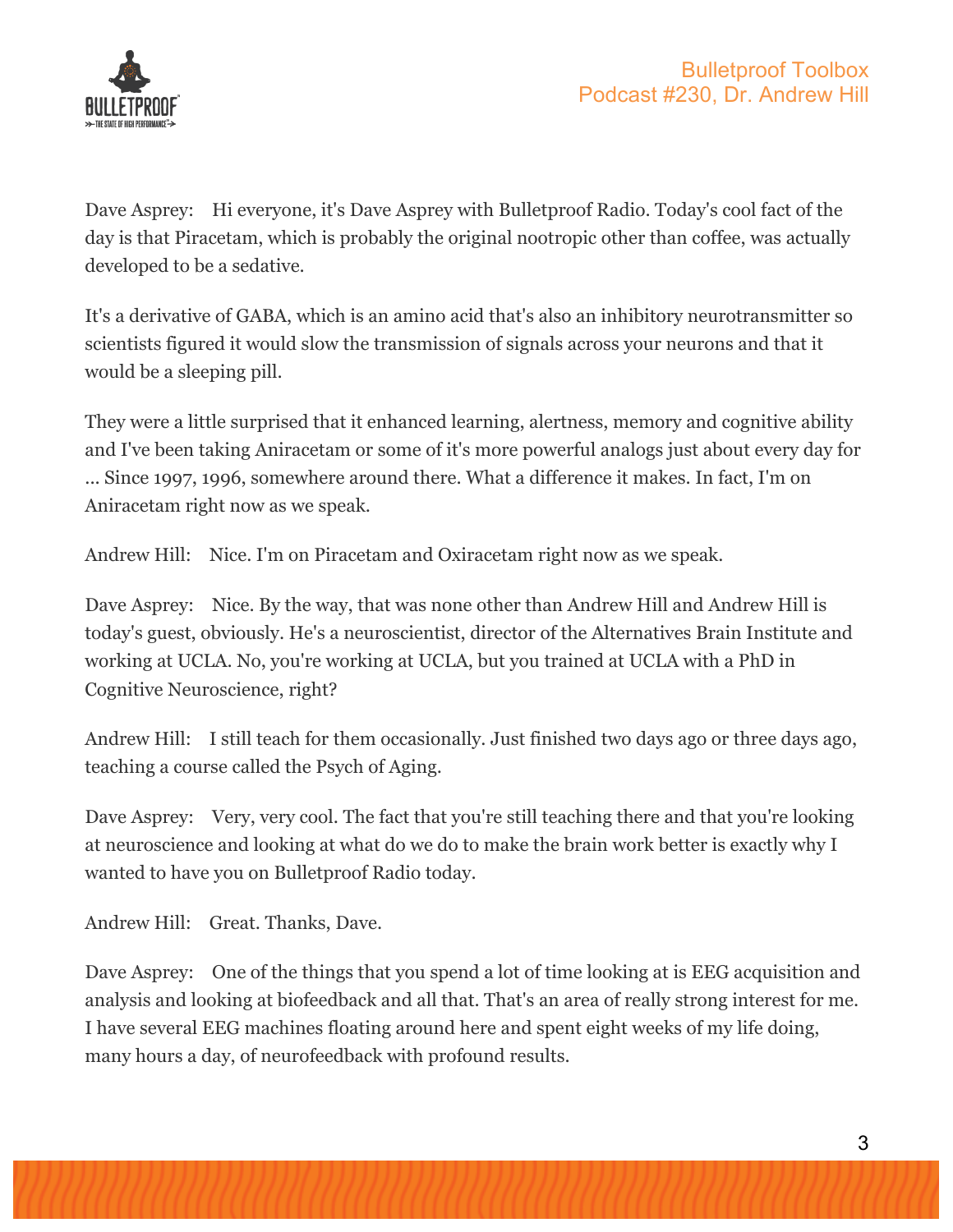

Let's start there. How did you get into EEG and what is it and for someone listening, really why should they spend their time listening to us talk about EEG? What is it, why's it important?

Andrew Hill: Sure, so EEG of course is just brainwaves, brain electricity. You mentioned Piracetam affecting GABA. It actually affects Glutamate. The synthesis initially was for GABA, but we found it binds to Glutamate receptors, which is a little odd, but it seems to affect the EEG in that way.

EEG is essentially electrical firing of brain activity. We don't really understand what EEG is still, is the dirty little secret within EEG land. We understand the cellular level, how cells produce different firing rates and we understand at the scalp what some of these electrical patterns mean, but between cells and scalp, it's a bit of a gray area. No pun intended.

I started off in EEG, probably about 15 years ago. Before that, I had been working in a lot of different mental health and human services jobs.

I spent about six or seven years working in group homes with profoundly disabled adults who were multiply disabled. Retarded, nonverbal. I also worked in crisis inpatient psychiatric facilities for several years.

In both of those environments, I got a little bit frustrated. In group homes, retarded adults don't change very quickly. They don't have brains that are intact largely so they're very difficult to teach new skills. I think I spent a year teaching a guy to use a fork. That was my big accomplishment one year in a home.

I felt great about it and I think he felt great about it, but a year later I had stopped working with him and he lost the ability and went back to using his hands.

I was a little bit frustrated. A lot of my clients were nonverbal and I was always puzzled about what's actually going on in the brains of these people that are having profound challenges. I went from working in group homes to inpatient environments with psychiatric populations, which is a much more aggressive dynamic, if you will, environment.

I was really impressed by all the bizarre things that can happen to brains and a little bit disheartened by our lack of ability with psychiatric drugs to really do much. We don't really have all that much control over psychiatric problems using modern medicine.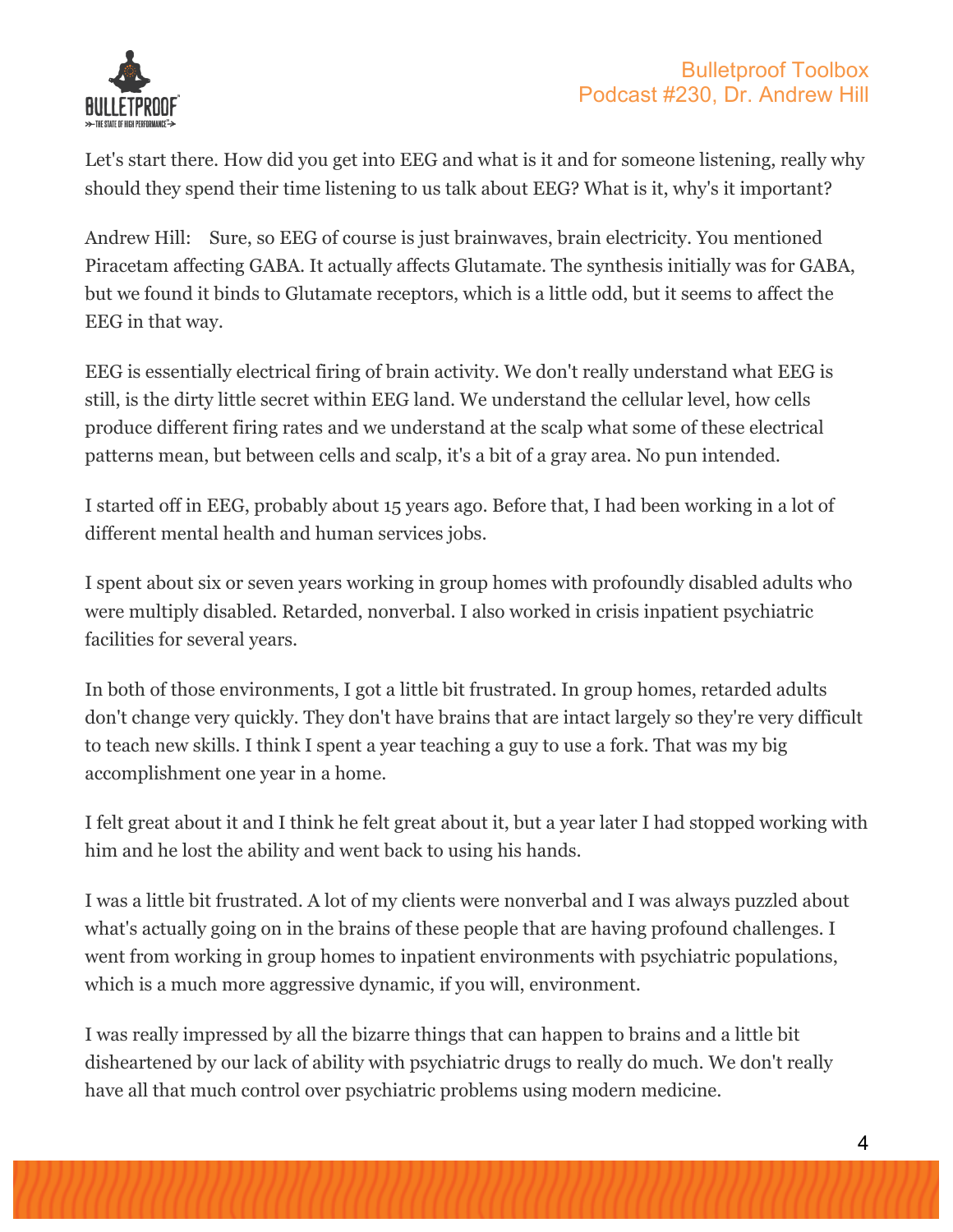

In spite of it being somewhat powerful, it's not precise. It's not necessarily accurate. We don't how one brain's going to respond to psychiatric meds.

I left the psychiatric inpatient environment and went and worked for a gentleman in Providence, Rhode Island doing work with autistic spectrum in ADHD people. He was primarily a neurofeedback practitioner.

Over the next couple of years, I saw amazing things. I saw ADHD get resolved again and again and again. I saw autistic kids become social, become verbal. Drop away a lot of the anxiety and ruminations they often have.

I saw these amazing things happen to brains and to address the question of why should listeners care about EEG, when you're making changes in your brain or your body, we often think of these things as a slow process.

It's going to take 10,000 hours to become an expert in a subject material, for instance, which is many, many years, but in technologies like neurofeedback, you can change brain activity incredibly quickly.

I did my PhD thesis at UCLA on what's actually happening in the brain while you do neurofeedback and I found that within about 10 minutes, the brain is picking up the signal. It's noticed what you're asking it to make more of. Within a few minutes, the brain is echoing back changes and activity relative to what it is you are rewarding.

Should probably back up and unpack what neurofeedback is for any of your listeners who haven't followed you.

Dave Asprey: I want you to define it before that.

Andrew Hill: Sure.

Dave Asprey: I want to share a story as well because one of the reasons that neurofeedback has become such a big part of Bulletproof and what I do is that when I first heard about this somewhere around 1996, 1997 and when I was really first realizing I wanted to hack my own brain, I went to a local neurofeedback practitioner.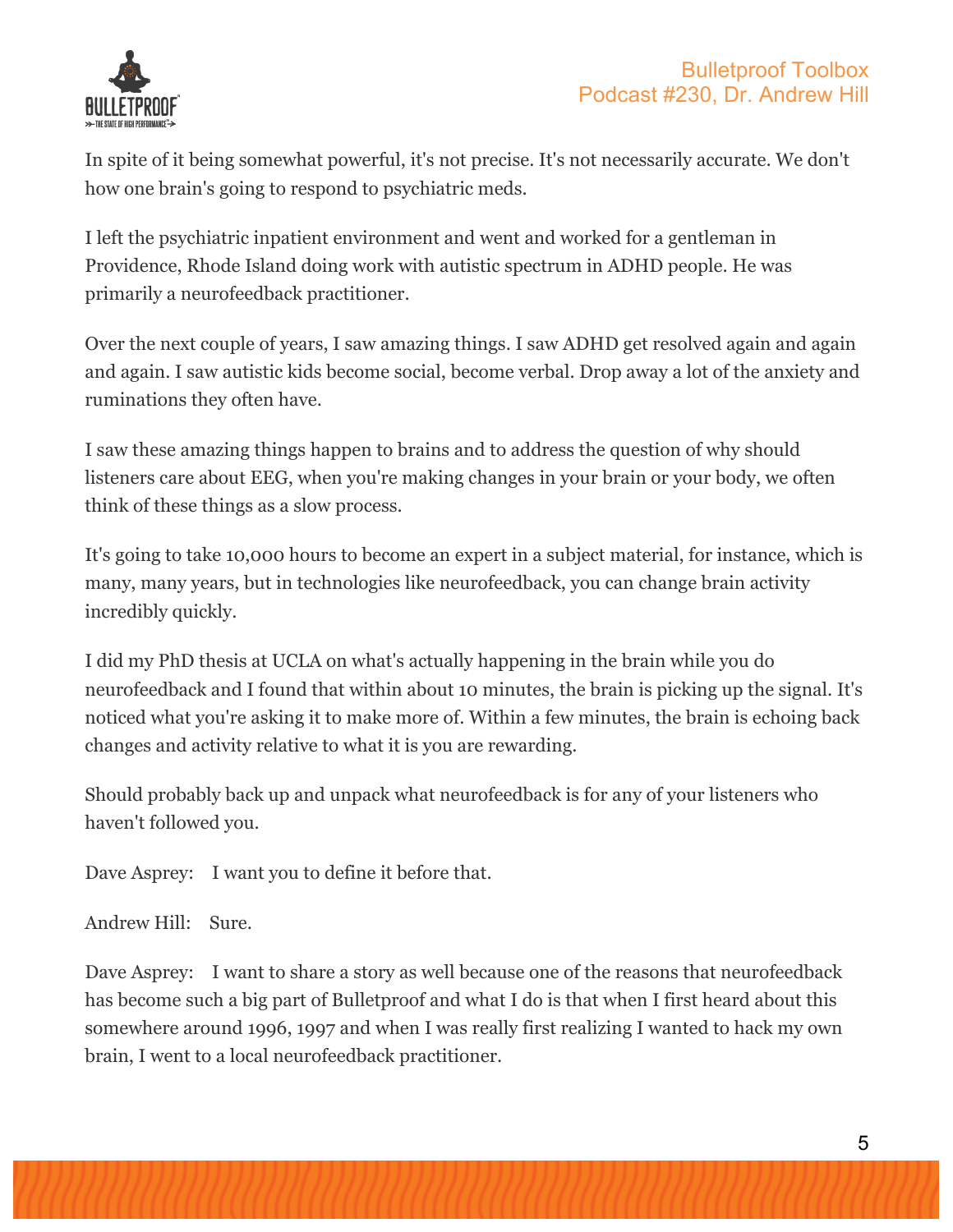

Andrew Hill: Mm-hmm.

Dave Asprey: I walked into the front office. There's this little chiropractic, a little bit sketchy office and this kid maybe six years old runs up to me, screams, runs in a circle around me dozens of times screaming at the top of his lungs. Clearly this kid was on the autistic spectrum.

Andrew Hill: Sure.

Dave Asprey: I was kind of like ew, this is really weird and not very pleasant, to be honest. I went back six weeks later, only six weeks later. I was doing this once a week and the kid walks up to me and he goes hi there, my name's Jimmy or whatever his name was.

I, to this day, was just blown away because clearly that was an out of control brain and out of control kid who literally became verbal and focused and eye contact and everything in six weeks.

I just couldn't believe it. Okay, this stuff has merit. It's worth paying attention to and it certainly has changed a lot of the way my brain works, but that kind of thing is not usually possible, but with this stuff it is.

Talk about how it works and all that. People, I'm sure, are interested.

Andrew Hill: Right, so effectively, we are training. We are exercising different frequencies in the brain, either more or less of them. One thing people often aren't aware of is we're making all of our brain waves all of the time. You're making things we call delta, theta, alpha, beta, gamma all of the time, but the amount of different frequencies you make track your states and your abilities to some extent.

You can also train or reinforce things like connections between regions of the brain or phase relationships between regions of the brain. We understand to some extent what some of these things do.

Largely when you are training the brain, you are measuring. Let's say, let me give you a concrete example. There's a brain wave called theta, which is often not a great brainwave to have lots of so people that make lots of theta are typically fairly impulsive or restless or hyperactive.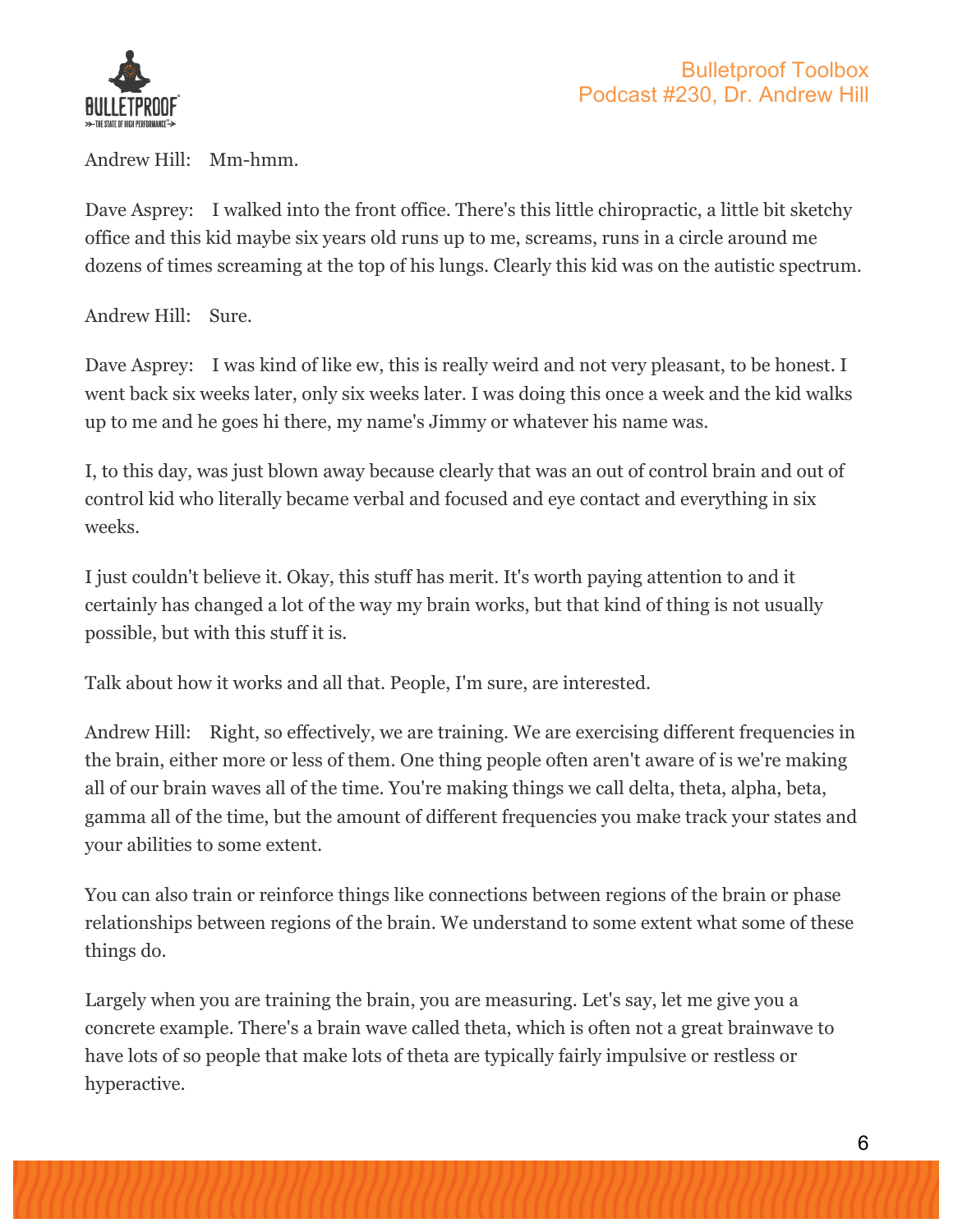

You can think of theta, a large amount of theta like the brakes being off the car so everything is just reactive and there's very little inhibitory ability in the brain when you have high amounts of theta.

If I was able to show you folks, stick an electrode to my head and measure theta moment to moment, it's not a static level of some resource. It's fluctuating moment to moment. Up a little, down a little, up a little and that's key to the way neurofeedback works as a mechanism.

You measure the fluctuating level of some brain parameter like your theta amplitude. Whenever theta trends down, which is the "good direction", you make something happen that is visually or auditorily perceptible.

Maybe a chime happens or a Pac-Man eats some dots on a screen or a spaceship bursts ahead in the solar system on an animation, but the next, but the next moment your brain trends in the wrong direction.

The theta goes back up and the game stops and the brain goes hey wait, where's my input, where's my beeps? Where's my spaceship flying, where's my Pac-Man eating dots? The next moment the brain naturally trends back down as theta and the game resumes.

Essentially, you reinforce or you catch all of the proper, if you will, trends in brain activity and give the brain a little bit of applause, a little feedback, a little visual, auditory tactile, simatic cue in some way and brains being being information processing machines will largely choose input when given the option.

You start changing the environment such that the brain only gets interesting input when it's doing one thing and you withhold that input when it shifts away from that mode and the brain starts to spend more and more time doing the thing that produced more stuff on the screen.

Often, decreased theta will happen over many, many sessions and over 15 or 20 or 30 sessions of training, at the end of that time, you have dramatically different brain activity and that translates to differences in resources and abilities as well.

Dave Asprey: Here's a question, though. I've learned that all brain waves have uses.

Andrew Hill: Right.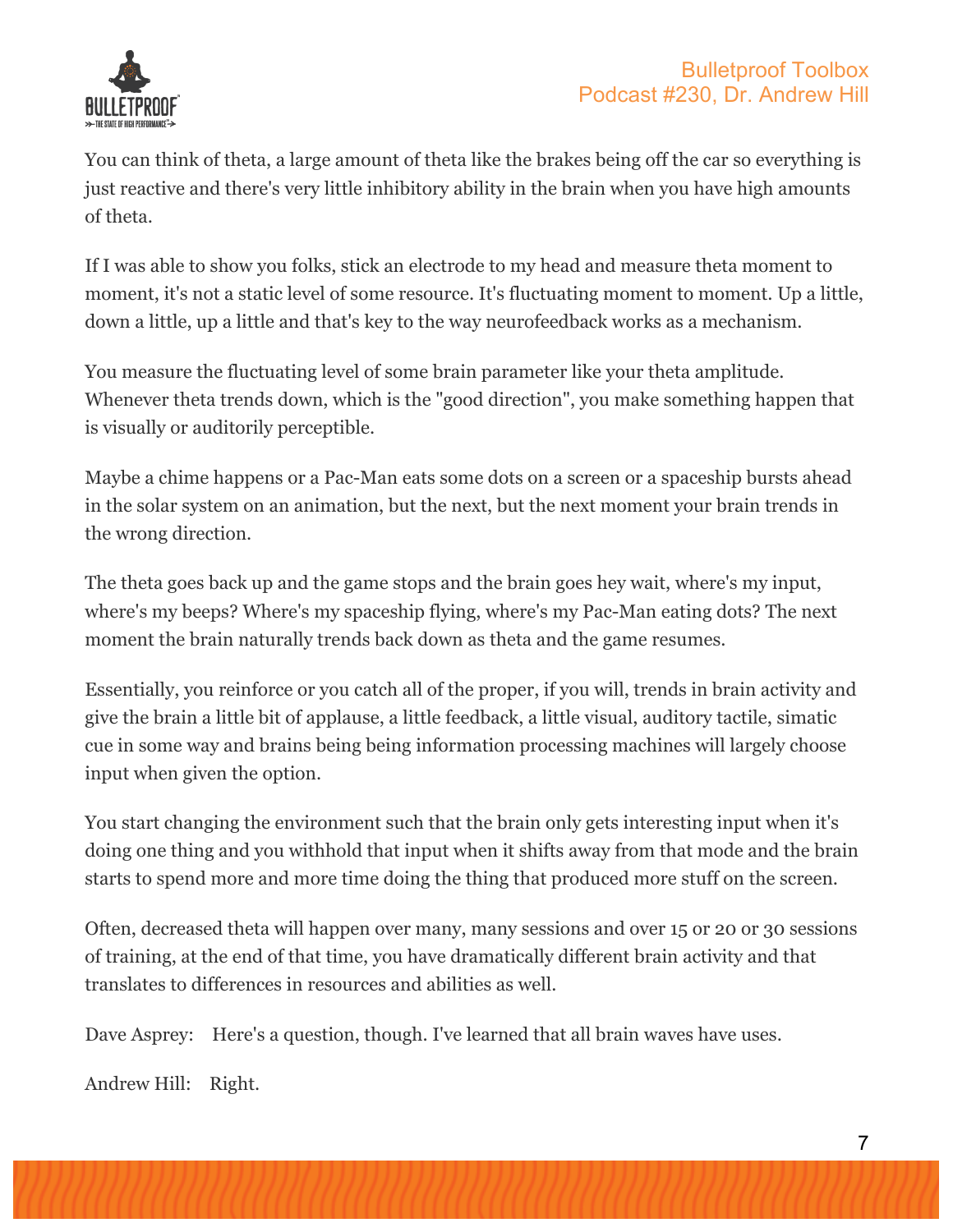

Dave Asprey: Theta, for instance, that's dreaming and there's the suppression of a certain brain wave, which can be good if it's pathological, but oftentimes simply making it an orderly, coherent way that is not chaotic can have different effects.

As I've learned to train ... For instance, I have orderly theta in my brain rather than disordered theta. Coherent theta, front to back, left to right. The same thing with alpha and the same thing even with some things like delta can happen.

As they happen in different parts of the brain, but teaching the brain to at first be able to just be in one state versus another is a big thing, but then teaching it to be able to be in whatever that state is, but to be able to be in that state in an orderly, self-directed way.

It's like training your dog. First it has to sit, but eventually you want the dog to be able to sit with popcorn on its nose and wait and then throw the popcorn up and catch it, although you shouldn't give your dog popcorn, let's face it.

Andrew Hill: Right.

Dave Asprey: You know the perspective there. With neurofeedback, one of the concerns I have is that you could train the brain to do the wrong thing. Can you hurt someone with neurofeedback?

Andrew Hill: You can. You can produce adverse effects. It's not exactly the same type of adverse effects you would produce with a medication.

With the medication, you've got weird side effects. That's a sign it's the wrong med. With neurofeedback, you've got weird side effects, it's a sign that the protocol, the frequencies are rewarding or where in the head you're training the EEG might just be a little bit ... A bad fit for this particular brain.

The type of adverse effects you'd get actually tells you what protocol might work better. Weird side effects are A, useful in that way and B, they're transient so if I pushed on your brain today and got you to produce, let's say, more theta and you were feeling more alpha and you were feeling kind of spacey.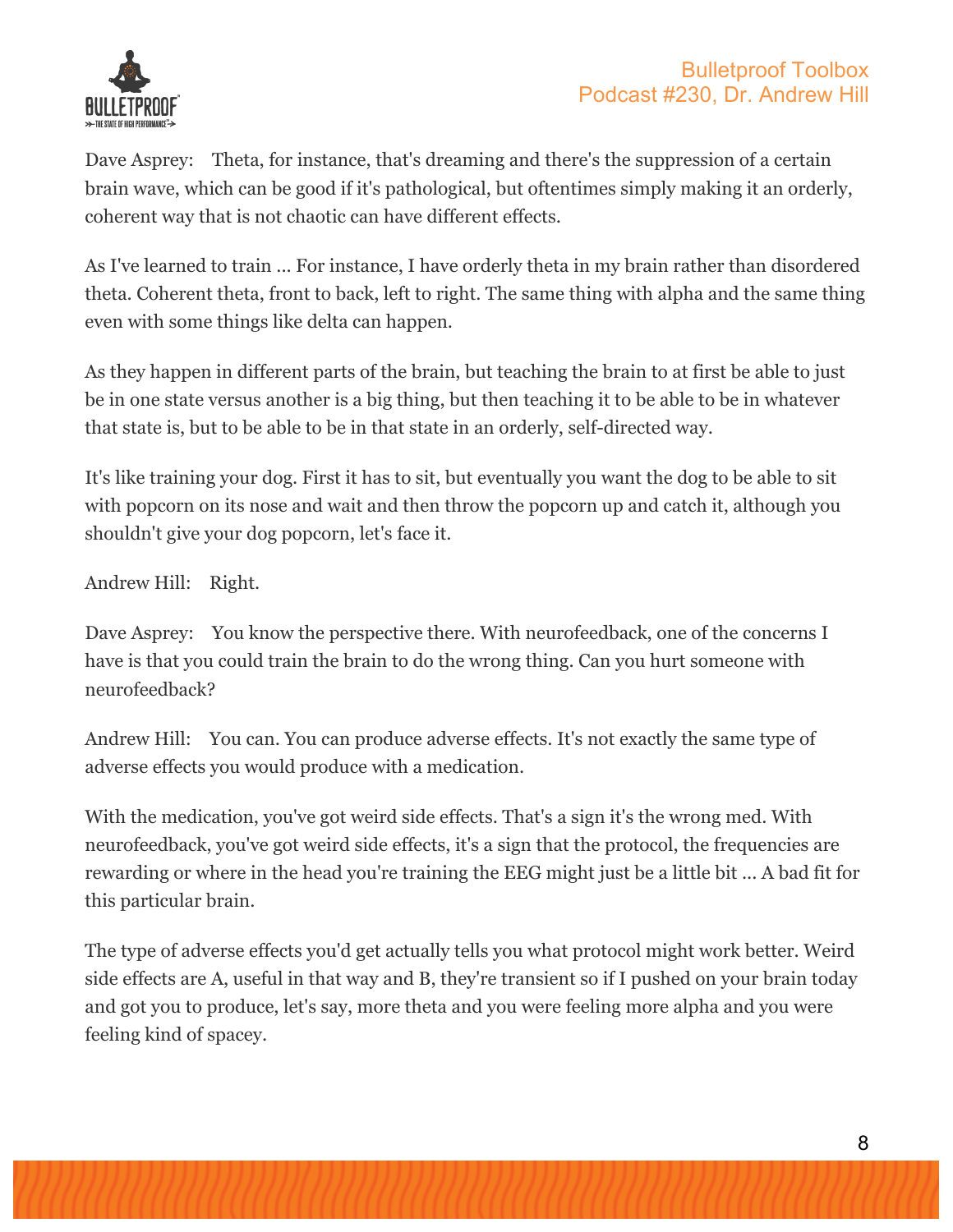

The next day, you come back in and you say okay, Andrew that didn't work. I actually didn't feel better. I felt a little bit checked out, I wasn't doing real well and I go okay, great, let's try a different protocol and different frequency.

The problem comes when you train your brain in a specific way. It produces weird effects and you don't tell the practitioner who's guiding your training.

I have one colleague. She's now a colleague in the field, but when I first met her, I met her because she brought her autistic son in to work with my mentor and she and me had done a lot of home training.

She had met with a neurofeedback practitioner initially, got a brain map, a QEEG. Got some protocols to try and a home training kit. Went home and did about 50 or 60 sessions on her son with no supervision over six months or so.

At the start of that time, he was mildly autistic. Verbal, but socially awkward, had some problems. At the end of that time, he was under a chair, self-stemming and non-verbal so he basically regressed several years back in function because they were training the wrong way.

Now generally that doesn't happen in neurofeedback because if you get adverse effects, you spot them and you steer the brain in a different direction, but if you are somebody training yourself with no supervision and no sense of what's actually happening in the brain, absolutely you can produce negative side effects and if you keep doing it, you can produce permanent, if you will, negative effects.

There's a good end to the story about this kid. We did more assessments, did a few training sessions and then stayed really checked in with his mom over the next couple of months. This was about 12 or 13 years ago and about a year ago, the kid graduated from college towards the top of his class.

It was a mainstream school so he's no longer ... We undid, if you will, the progression in the wrong direction and were able to then build on our understanding of his brain and help him actually meet some real serious goals.

It's powerful, but not as negative, if you will. The side effects are a bit more manageable than drug side effects.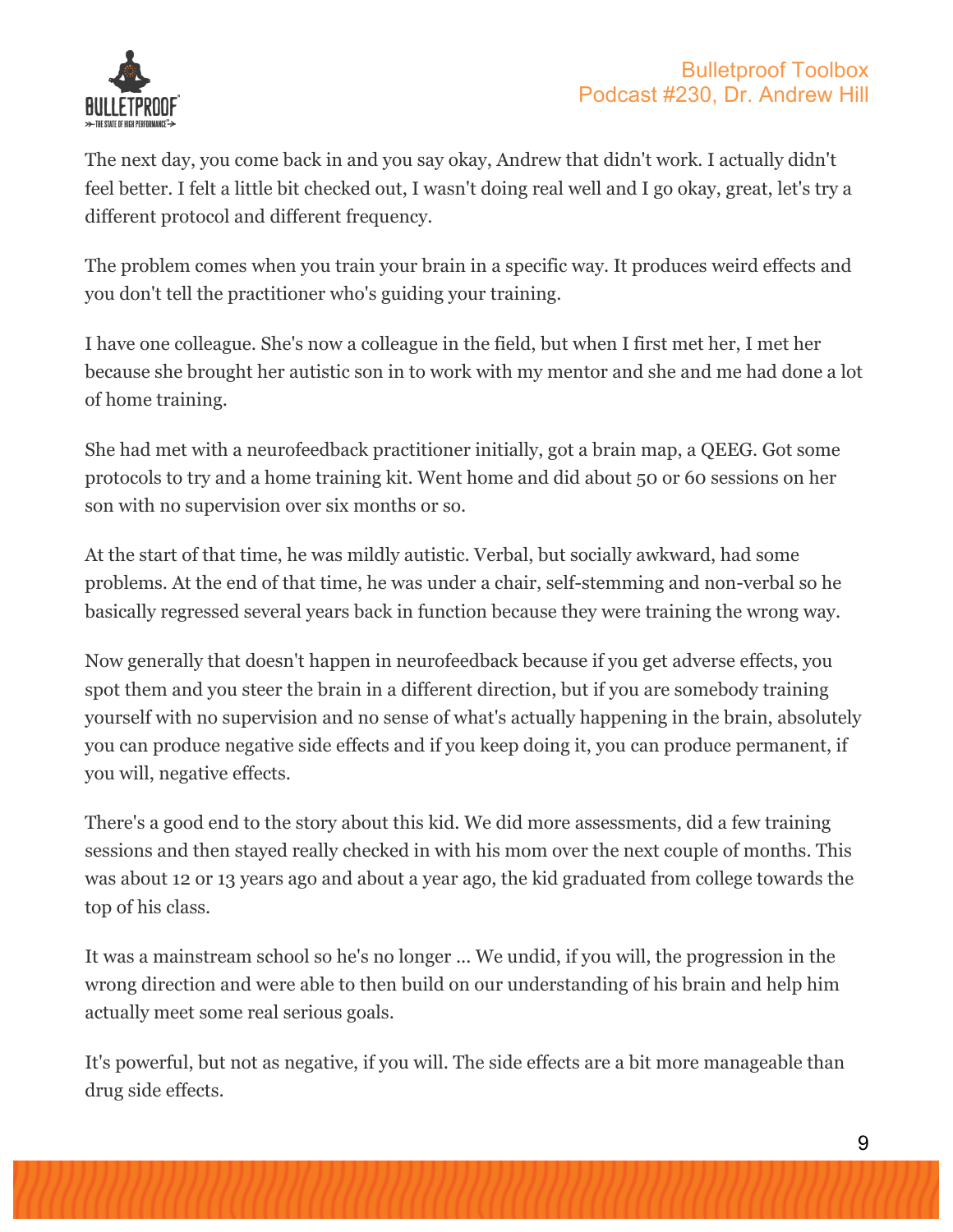

Dave Asprey: I've used many different modalities in neurofeedback over the years and one of the groups I went to did some stuff that really made ... My emotional regularity wasn't there. I was just off for quite a while.

When I used the main form that I use, which is basically an eight channel thing. It's a week program with a different signal analysis than normal it's called 40 Years of Zen.

When I did that, I went in after having done this other stuff and some of the things I have like an ordered theta were just gone and it actually took another three weeks of work for me to get it back and when I got it back, I felt like myself again.

Andrew Hill: Sure.

Dave Asprey: It was one of those things where wow, you could do some harm and this is tinkering with the wiring of who you are. If your brain does some stuff and it does it well and then you train your brain not to do what it does well, all of a sudden wait, I used to be able to write really well and now my writing isn't what I wanted it to be.

Or my sleep quality. Another friend, who's been a guest on the show. Same thing. He did some neurofeedback for five sessions and his ability to sleep went away, for months.

How do we know what's safe and what isn't safe with neurofeedback?

Andrew Hill: Yeah, there are a few answers to that question. Most important, I think, is actually getting a snapshot of what brain you're starting with.

When I do a brain map, a QEEG. It's defined, for your listeners, is a quantitative EEG. We gather a full head of electrodes, usually 19 plus electrodes and then we take some baselines. Eyes closed and eyes open baselines and then compare that data to a normative database that tells me how unusual your brain is in a bunch of different metrics and parameters. That will often tell me things to avoid. Oh, I see this pattern in this person. Okay, don't train beta up here because that will disrupt sleep. I see that they already have excess alpha and theta in this portion so don't do deep relaxation work because it will make attention problems worse.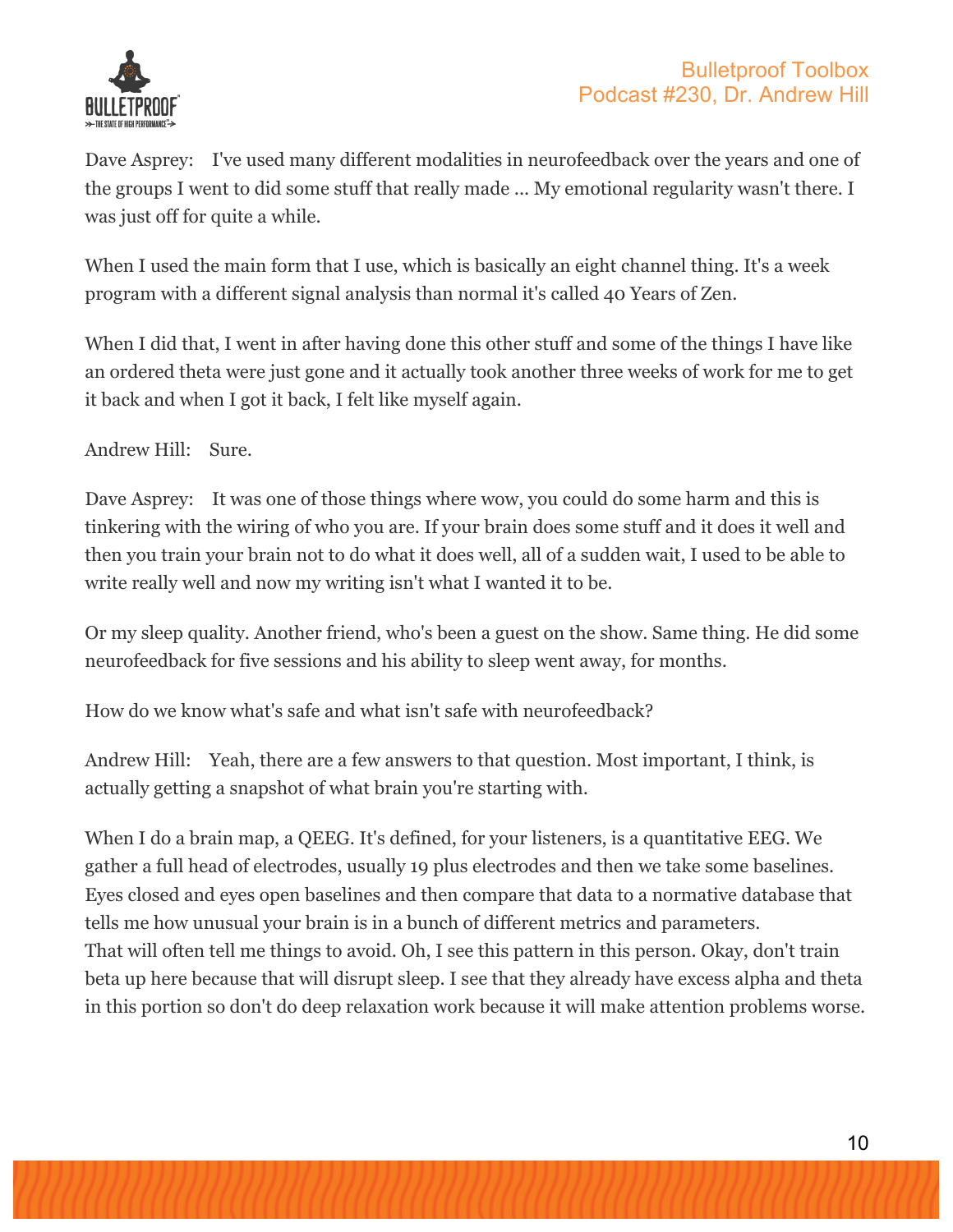

The QEEG gives you starting places for both things you want to improve and also things to avoid. Potential hot spots and potential negative consequences you might produce. That's really important to have a good sense of what brain you're actually working with.

The other very important thing is, as I alluded to earlier, it's really critical to know what a specific training protocol is doing.

When your friend had five sessions and it disrupted his sleep, it probably disrupted his sleep after the first or second session and the practitioner should have gone oh, your sleep is disrupted, let me do a different frequency or change the location on your head.

Dave Asprey: That group didn't have super-trained practitioners. It was one of those out of the box things.

Andrew Hill: Okay. Yeah, and that is the risk here, is that there is really no one size fits all neurofeedback. There's no magical cap you put on your head and sit back and it just works, period.

I joke that neurofeedback isn't rocket surgery. Anyone can stick electrodes on heads and play a computer game and set up frequencies in a signal processing algorithm, but knowing what to do, where in the head to train, what frequencies to train up and down, how to train amplitude.

Or coherence or other more complicated metrics and why to do these things and what to do when you get adverse effects or sub optimal effects, that's really why you need a neurofeedback practitioner to guide training or you need to be really technically minded yourself and have some neuroscience perspective.

Otherwise, you're going to get, at best, suboptimal effects and at worse, potentially adverse effects that are long term.

Dave Asprey: That's one of the reasons where there's this tension between okay, you want to work with a top professional, but you don't necessarily know who's got the skills and who's going to be best for your brain or which technology do you use. Then there's also it's really expensive.

Andrew Hill: It's really expensive, yeah.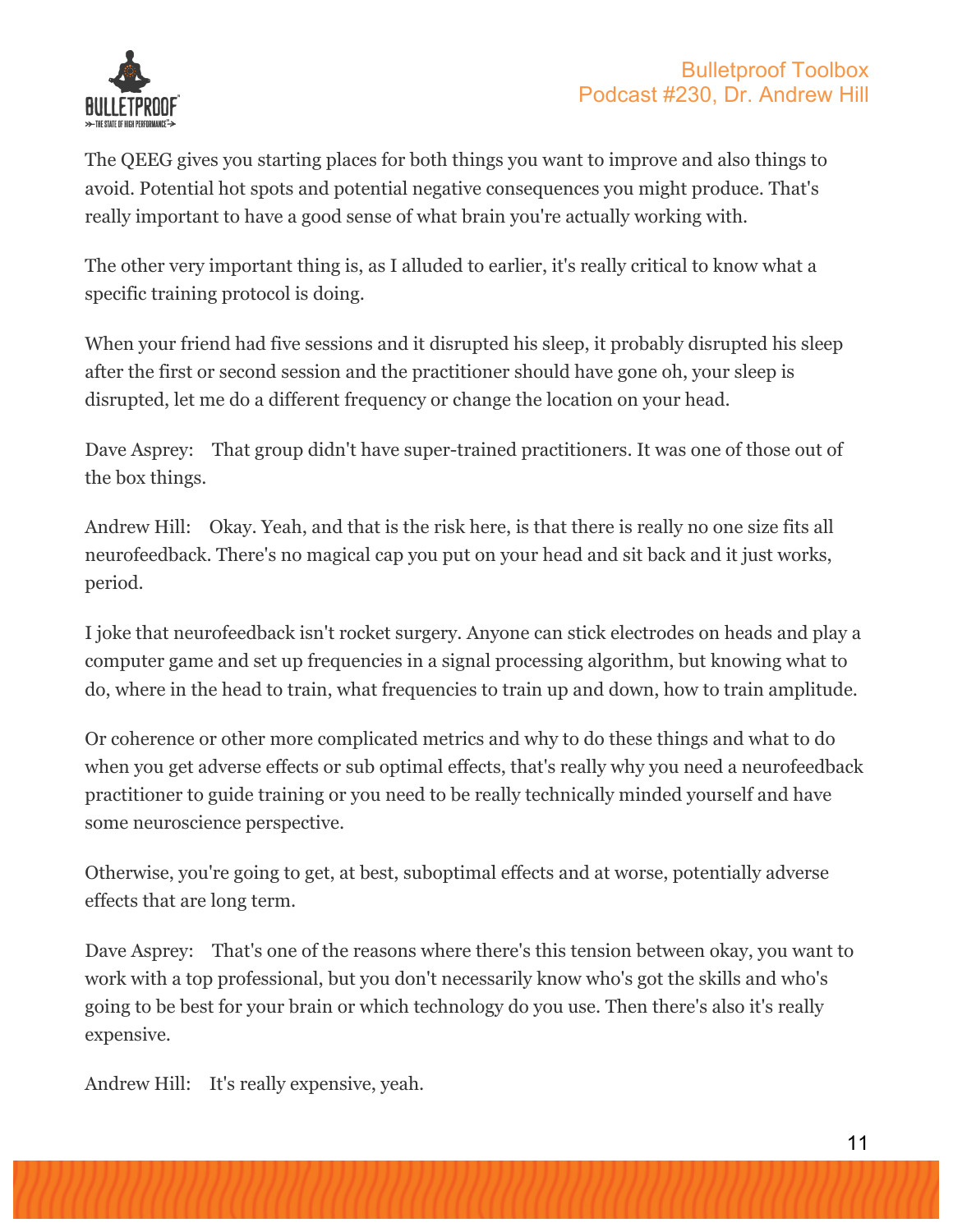

Dave Asprey: Yeah, but then okay, so let's get a muse or a melon headband. These are sub- \$300 things. What's your take on those things?

Andrew Hill: I'm really opposed to those things for many reasons. One is the forehead is almost never the right place to train EEG.

Dave Asprey: Yeah, occipital region is a little stronger for alpha, isn't it?

Andrew Hill: The occipital regions are better, but you rarely want to train in the occiput, either. Some deeper relaxation work, the occipital works.

Parkinson's, you can train at the occiput. There's some ADHD regions back there that seem to work, but for the most part it's the motor strip, the sensory motor strip that goes from ear to ear across the top of the head.

These locations called C3, CZ, C4, those are the primary. First place you often want to train people and they tend to focus on a specific magic bullet frequency in neurofeedback called SMR, sensorimotor rhythm, which is a low beta between 12 and 15 hertz, but it functionally acts a lot like alpha on the attention system so a calm motor system is essentially a SMR state.

If you've ever seen a cat lying in a window sill looking out the window at birds and its body is like liquid, but its eyes are laser-like focus, that's the SMR state. In fact, the field of neurofeedback to some extent was founded because somebody discovered that if you train SMR up in cats, it makes their brains ultra stable.

It actually makes them very resistant to seizures, it turns out. This is one of these serendipitous mistakes that were made in the field. In the late 1960s, Barry Sterman was testing cat's exposure to rocket field vapor.

He found that most of them had a very nice linear dose curve, a little bit of rocket field vapor and they pant, a little more and they cry, a little more and they stumble. A little more and they salivate and then seizure/coma/death in this really linear curve.

Except one sub-group of the subjects is cats refused to have seizures and the whole curve was pushed really far to the right. They needed two to three times the exposure to have these problems and he couldn't figure out why until he realized oh, wait a minute, I used these same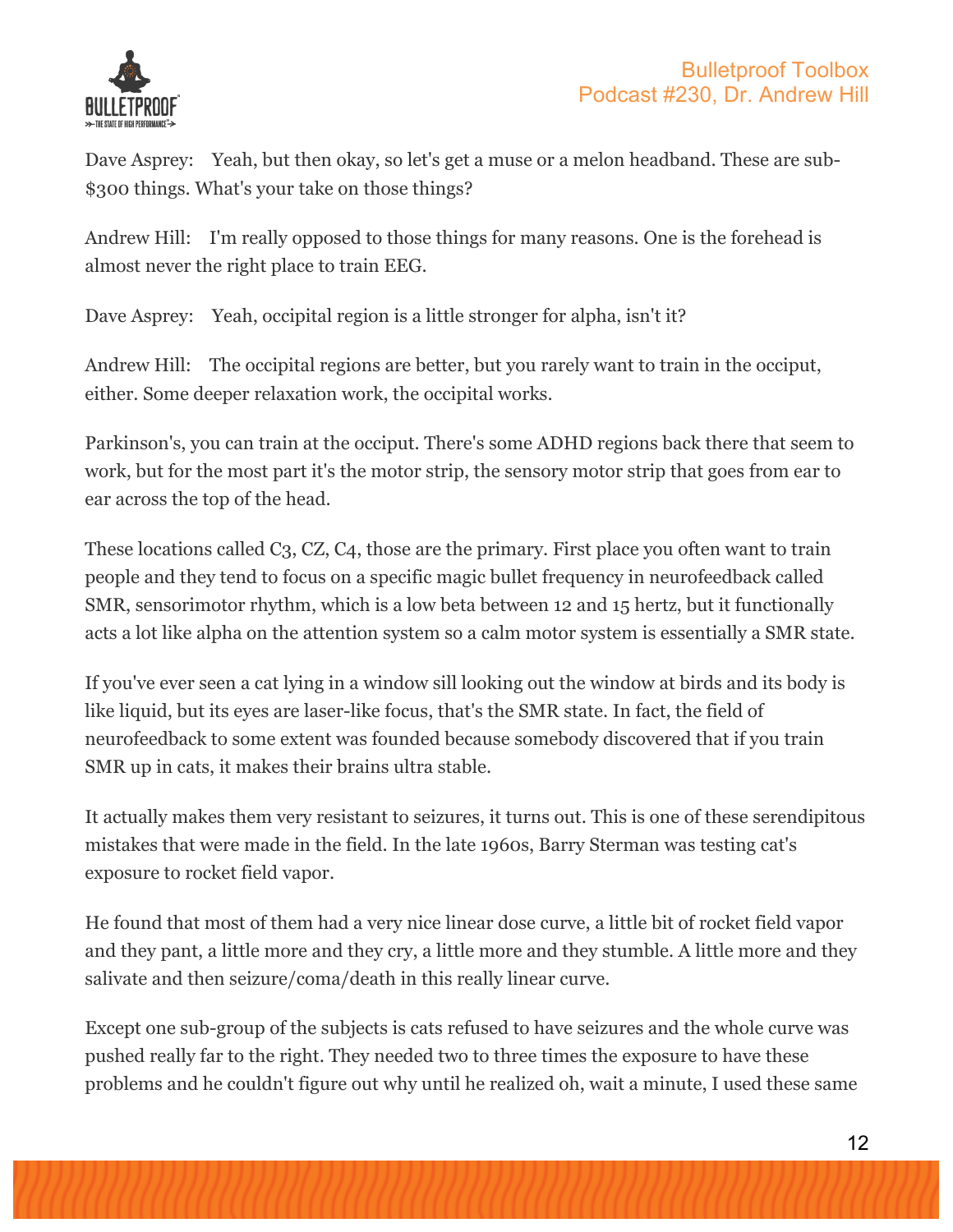

cats on a proof of concepts experiment several months before to raise SMR, to see if I could give them a milk dropper reward for biofeedback.

Months later these cat had meta stable brains that refused to have seizures.

Dave Asprey: For people listen to this.

Andrew Hill: Yeah.

Dave Asprey: Bullet proof is about building resilience like people who can handle what life throws at them and that's just profound. These animals were able to handle higher toxic exposures because their brains are trained. That's all how important is.

Andrew Hill: Now the story gets even better. Barry had a ... Dr. Sterman had a lab assistant who is a medication uncontrolled epileptic. She was having tens of seizures per month and she was on vast amounts of anticonvulsant. Things like Tegretol and dilantin old school major major neuroleptic tranquilizers. She was still having tens of seizures a month and she basically demanded that he build her a biofeedback machine to train SMR and he built her a machine. Over the next couple of years they trained her SMR off and on and eventually she want off all of her medication and remain injury free for a year.

So Barry was able to take this research immediately turn it into human practical interventions and that was really in the late sixties and we've been sort of running ever since with making brains more resilient more stable and a lot of the field is still focused on different ways to use SMR. The twelve to fifteen hertz low beta as a core frequency of the brain in terms of training up. We think that there are recurrent connections between the cortex on the top and the thalamus deep inside the brain which is the sort of switchboard for all sensory experience.

There's recurrent connections between those two locations and it looks like training up SMR makes that network of thalamic and cortical neurons much more stable and the whole brain becomes less prone to things like reactivity, seizures, migraines. It just adds a sense of integration if you will to the brain.

Dave Asprey: So if people want to get neurofeedback I think there is some degree of value from the head band sensors because it's better than just, well I hope I'm meditating right right now. It's giving you at least some directional things but it might be okay at least you're facing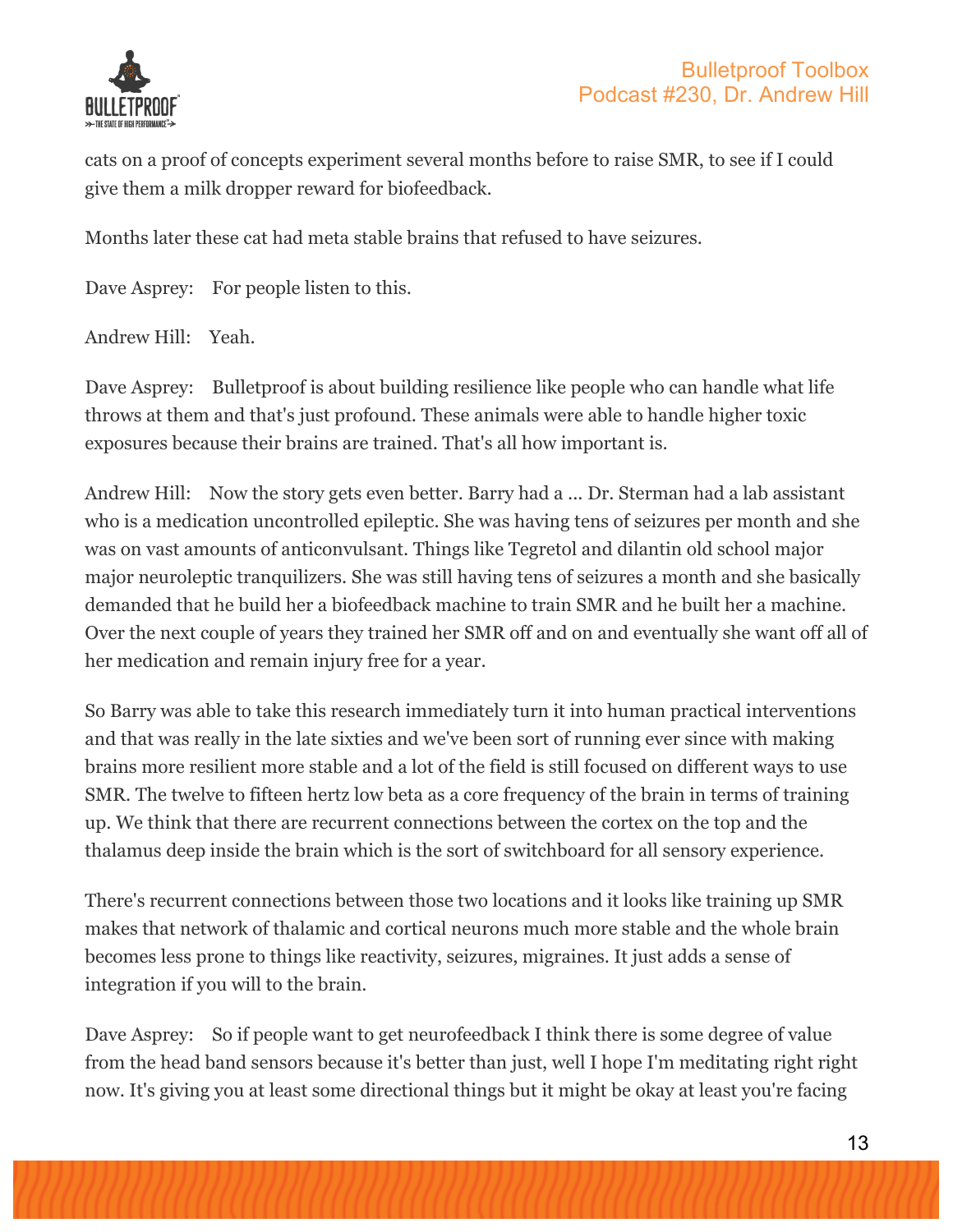

north and you want to be facing north when you're meditating. I don't mean actually facing north meditating in the right direction-

Andrew Hill: Yeah.

Dave Asprey: But the signal acquisition and processing and the analysis it's easy to get something to stick to your forehead but it's maybe not as often as you can get. Then we have the very expensive ... hundreds of dollars or at least a hundred dollars per session for your forty plus sessions for a lot of these things. Then what I recommend for people who are looking for something in the middle is I want this to be affordable. I think every school should have neurofeedback as part of their curriculum to teach our kids how to use their brains. So they have better control and better regulation.

Andrew Hill: Yeah.

Dave Asprey: And you shouldn't be able to graduate without. That's my vision for neurofeedback.

Andrew Hill: Okay. Sounds great.

Dave Asprey: What I do on the Bullet proof side is I work with neuroptimal. It's a headset that uses C3 and C4 but you can do it at home and it runs about eighteen bucks a session because it's the cheapest one I know that won't break your head.

Andrew Hill: Yeah.

Dave Asprey: Because it's not up or down training something it's just telling your brain when it moves from one phase state to another so that you can stick in one phase state. Like oh I'm paying attention I can do it more or I'm paying less attention. It feels like we have guys like you who are total experts in this and now we have these cheap headsets that can get even like twenty four channels of data.

Andrew Hill: Yeah.

Dave Asprey: There's a huge massive gap around-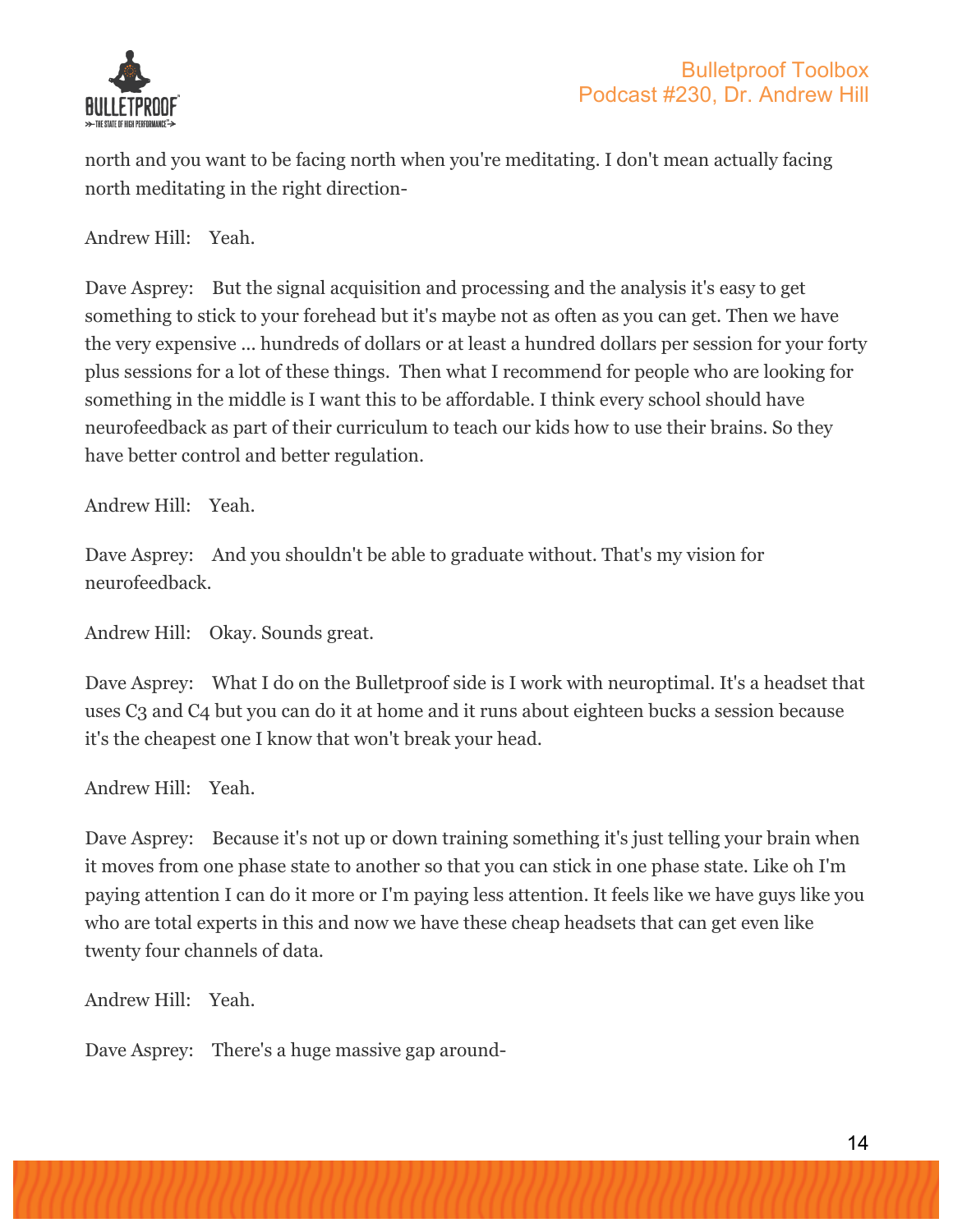

Andrew Hill: Absolutely.

Dave Asprey: How do we process all the data? I could send you a real time stream of my brain right now from one of these devices but I would need you to use your software and your algorithms and your analysis to do this. How are we going to get it so that millions of people can train their brain instead of doing something that is not as effective to try to calm themselves or to focus?

Andrew Hill: Really good question. Yeah and I think that there is emerging technology right? We're having proliferation of headsets and EEG systems. The cost is coming down. When I got involved in neurofeedback, to buy one system cost about ten thousand dollars now you can buy a really decent system for a three or four thousand dollars. In fact I have a consumer a system I like which is about fifteen hundred dollars that I think works as well just about as clinical system. The cost is gradually-

Dave Asprey: Does it tell you what to do or-

Andrew Hill: No.

Dave Asprey: You still have your analysis right? That's the tough part. Quality and price have come down. My first home unit was 1997 and it was several thousand dollars and I didn't know to do with it so I go, "I try training some alpha but what else? It's the, "I don't know what to do with it" that is holding back everyone listening to this from just going home plugging in and saying I needed to relax for twenty minutes I did this and I actually got to be a better person as a result of that.

Andrew Hill: I think what's happening is if you look at neurofeedback as a field, it's actually not young. It's been around since the mid sixty's but it's been a bit nichey. It's been a small player if you will in technology and there're only ... there's probably only about six or ten hardware and software big players in the field.

On the other hand if you look at the other brain science areas there's this area called the BCI (brain computer interface) and that is not a nichey field. That's an exploding mass of billions and billions of dollars pouring into in the past decade. Well I'm of the opinion that neurofeedback and BCI are actually the same thing-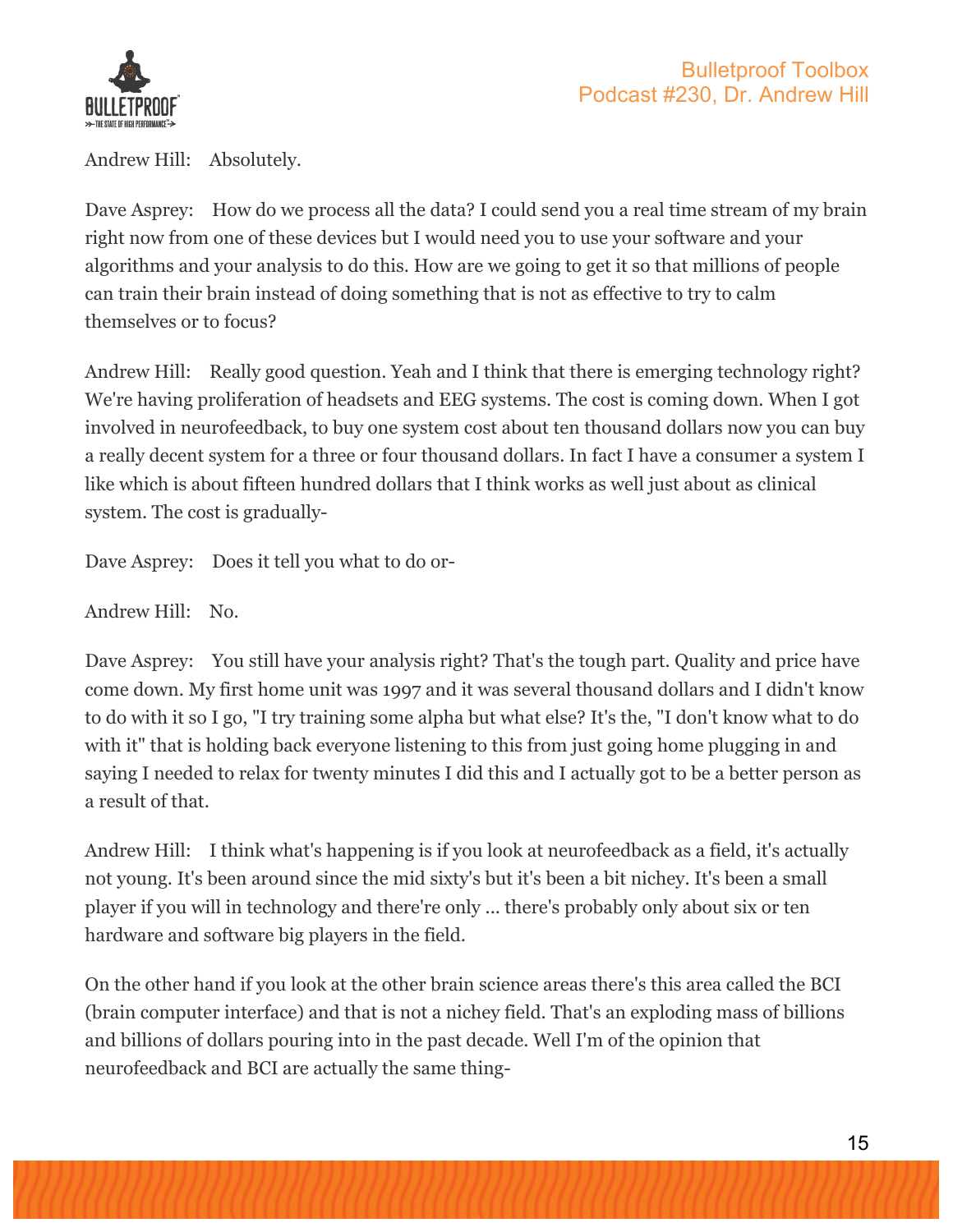

Dave Asprey: They are.

Andrew Hill: It's the same loop between the brain and the computer just run in the opposite direction. So in neurofeedback changes in the computer are shaping brain activity and in BCI changes in the brain activity are shaping the environment; writing a letter, turning your lights on and off in your house, whatever it is. It's the same real time connectivity and same old processing that is trying to control something. Shaping the environment, shaping the brain.

I'm of the opinion that all of the money pouring in to be BCI is actually making neurofeedback much more accessible. We're just about to the point where we're going to be able to provide cheap headsets that do qEEG's in real time and have algorithms for different frequencies and different protocols that we can then build some of the skill of the clinician into the automated systems.

I don't think we're quite there yet and most users who are able to spend lots of money or to go see practitioners are better served with intermediate devices I would say. Those would include things like HEG which I know you're a big fan of.

Dave Asprey: Yeah.

Andrew Hill: HEG is training hemoencephalography. Hemo meaning blood and there's really two forms of HEG. One is NIR (Near Infrared) which I think is the one you like. I tend to prefer PIR (Passive Infrared) only because PIR works really well for migraines and I often work a lot with migraineurs.

Dave Asprey: So for people listening who are one level of technology around brain science down from what you just said I'm going to translate that a little bit.

Andrew Hill: Thank you.

Dave Asprey: What that means is basically either you shine the light or just use natural light to look at how much blood is in a part of your brain and you reward the brain when there's more blood there.

Andrew Hill: Exactly.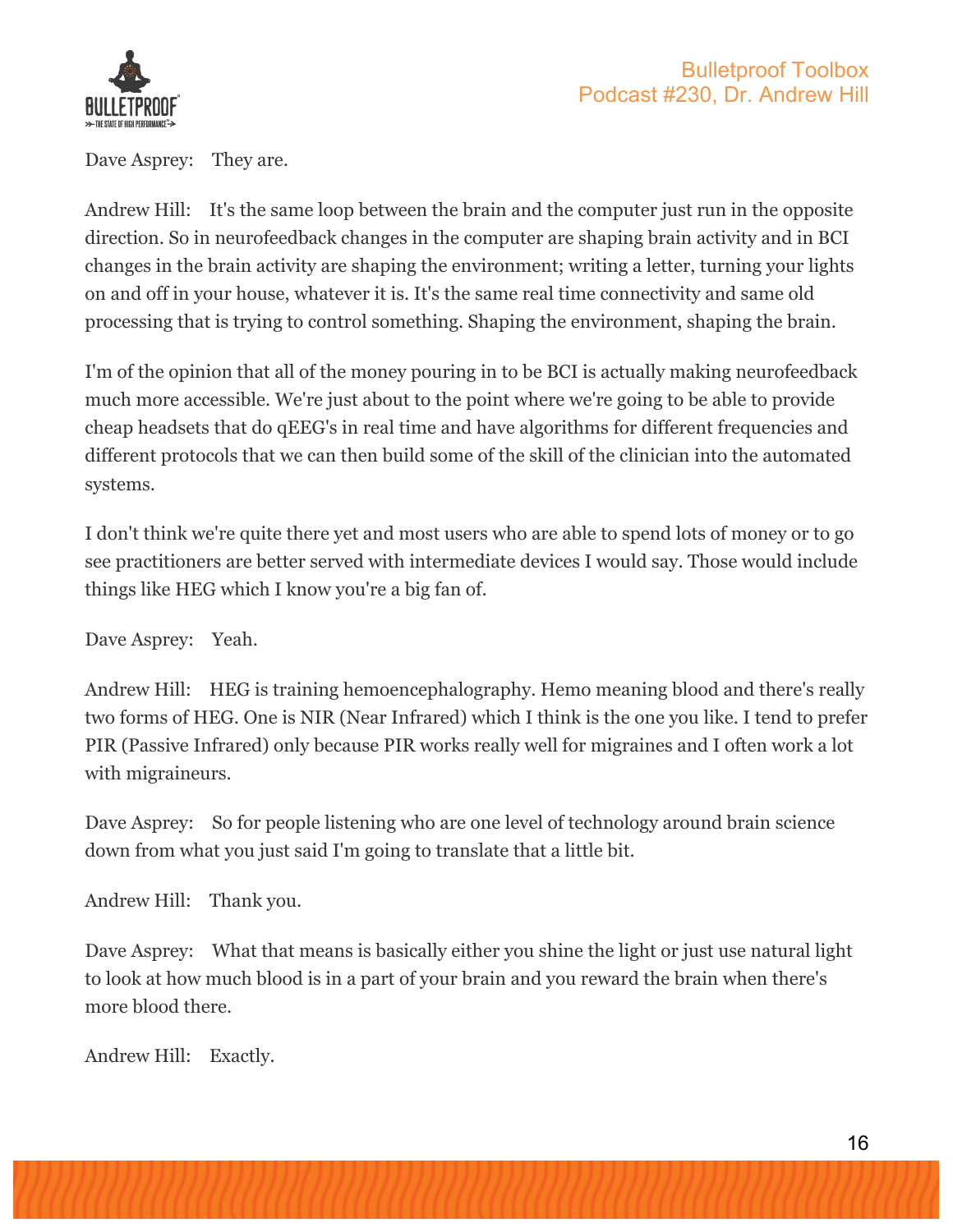

Dave Asprey: So I managed to learn how to pay a lot more attention because I taught myself to move more blood to the front of my brain which makes it easier to pay attention. I used to carry a device called the Upgraded Focused Brain Trainer. Unfortunately the guy who was custom making those for people who wanted to get them just quit doing it and became unavailable. Just like wouldn't answer messages so I'm looking for another HEG system that I could carry for people who want to spend a few minutes every day or every week just teaching the brain to move blood around because it is profound what you can do and it's so much safer and easier-

Andrew Hill: And it's simple. You do one thing. You're measuring perfusion dynamics, blood flow. In NIR you're shining infrared light through the brain. In theory blood absorbs the light and then the red light bounces back out and there's an emitter on the outside and you measure the change in red level-

#### Dave Asprey: Yeah.

Andrew Hill: And that's the level of oxygenation. The other form of HEG is simply an infrared camera strapped to your head measuring the temperature of the frontal lobe. In both cases it's funny we are training the brain but it's actually trained like it's peripheral biofeedback. What I mean by that is in central biofeedback train the brain directly in the central nervous system. To a very large extent it's a non-voluntary process you are shaping the brain by thresholding by giving the brain feedback only when it's doing certain things.

In most forms of classic bio feedback you actually must learn to feel the experience and learn to try and until you learn what it feels like and can reproduce it, it's called skill transfer. You don't have that ability and for things like HEG even though you're training the head it actually is trained like peripheral biofeedback so it's effortful training.

We strap an infrared sensor to your head you actually think concentrated thoughts or happy thoughts. In both cases blood rushes to the frontal lobe and perfusion changes and a signal goes up. I use audio rewards and animations and things. Over time you can make more capillaries and produce much more stable blood flow so that when you get stressed out you don't have this drop in metabolism. Or when you have a migraine, one of the theories of migraines is a called a spreading cortical depression. A metabolic sort of slump that crosses across-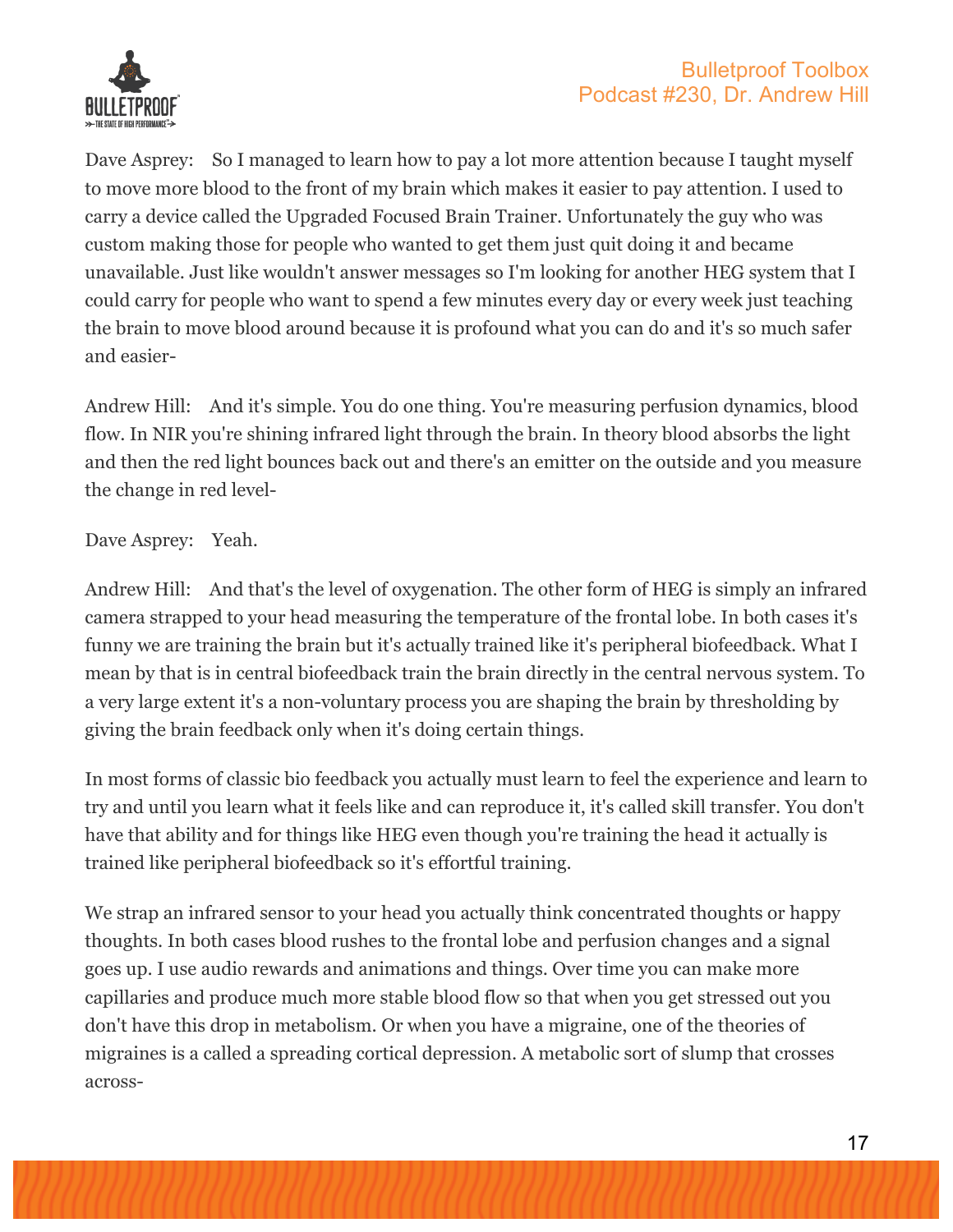

Dave Asprey: Right.

Andrew Hill: The cortex and as it passes through blood vessels the vasculature contracts and that's one of the things you feel. The brain itself has no sensory nerve endings. The brain cannot feel believe it or not. So there's no ability ... when you have a headache you're not feeling your brain. There's something on the outside of your brain is what you're actually feeling but if you can make the vasculature more robust things like headaches tend to not knock you over quite as much. In blood flow and also you have the ability to use more metabolic activity in your prefrontal cortex which as you Dave is the most human part of the brain.

All of the things we think about as human, you know planning and nuanced emotions and things like that are all very much a pre-frontal resource and HEG is wonderful for training prefrontal resources. The other way that I used HEG a lot is in Asperger's. There's this cognitive flexibility thing that's often not there in Asperger's. You can have very very intelligent people who are Asperger's they're doing fine until the moment things violate their expectations. Until the bus doesn't come when it was supposed to and then it's, "Ah I'm freezing" when things violent my expectations. That is a drop in frontal function and we can bring that back up often with frontal blood flow or HEG training.

Dave Asprey: I did the Daniel Amen's spect scan about thirteen years ago, twelve ... thirteen years ago and it showed when I was trying to concentrate that I had zero metabolic activity in my pre frontal cortex. I had it turns out mold toxicity in my house at the time and I saw Daniel about a month ago and got a new brain scan and it was smooth and he looked at my old one and said, "Dave this brain looks like someone who has a hard core street drug addict. This was one of the most toxic brains I've seen." It was interesting because I also even before that had a lot of the symptoms of Asperger's syndrome.

I was never formally diagnosed because I had already figured out massive nutritional changes that I can make it turn my brain on and let me pay attention and change my personality and dropped food and dropped the autoimmune things. And stuff like that where it changed the fundamental wiring of who I am but neurofeedback has been a part of that as well.

I've gone from someone who was always pretty intelligent at least I'd like to think so to someone who's not just intelligent but has cognitive regularity and cognitive control which is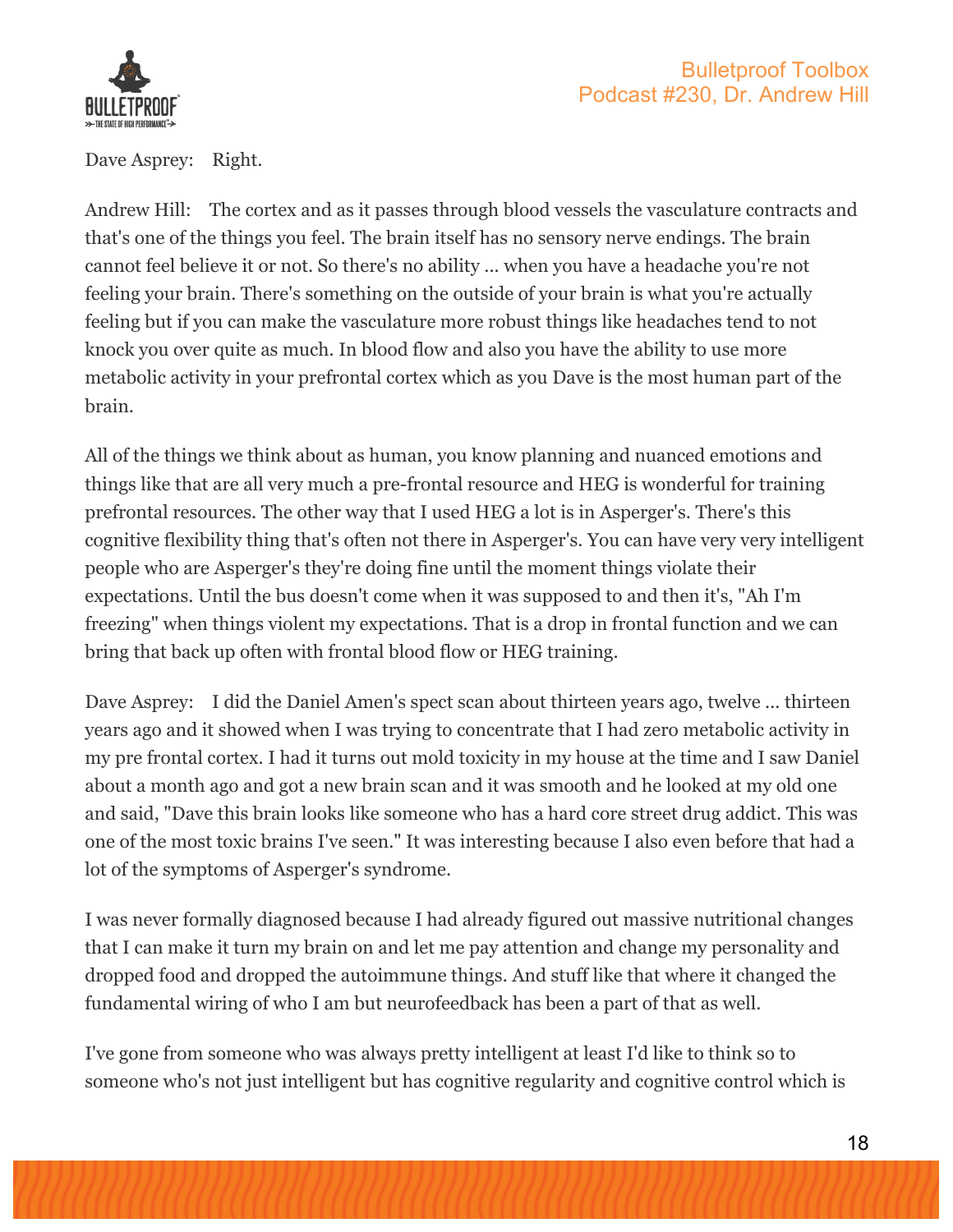

profound and it's so teachable. It kind of irritates me when people say, "oh neurofeedback doesn't work and there's no evidence". I'm like, are you awake? By the way if we hooked the electrodes up to your head, would we see a little bit too much beta in the wrong part of your brain that makes you so oppositional and defiant and skeptical of things that don't deserve skepticism or support. They're just questions, they don't have a value and when you place a value on it like that there's something wrong in your brain and we can fix that.

Andrew Hill: Right.

Dave Asprey: And now there's probably a hundred thousand people are hearing this episode and they're driving in their cars and going, all right well so I want to try this but I hear it's expensive.

Andrew Hill: Mm-hmm (affirmative).

Dave Asprey: What do you recommend? Someone says I like to train my brain. Instead of spending an hour every day meditating I want to spend a certain amount of time with the computer teaching me to do it so that when I do meditate will be more effective. Let's say that's a goal.

Andrew Hill: Sure.

Dave Asprey: How would they go about doing this?

Andrew Hill: I think that there's multiple ways. Folks just want some improvement and they have no deficits to remediate, I think that going after things like HEG some of the newer headsets that are coming out might have some utility. I do think finding a practitioner is usually a good idea and a lot of folks ask me for referrals and my threshold for how to find a good practitioner is what are they doing assessments? Are they actually looking into your brain? Because if they're just kind of sitting down slapping wires to your head and seeing what happens then they're probably training off of recipe books and don't have a really broad sense of what's happening for you.

Every brain is different and so I encourage folks that are thinking about trying to get deeply into neurofeedback and want practitioners to find somebody who uses qEEG to assess brains at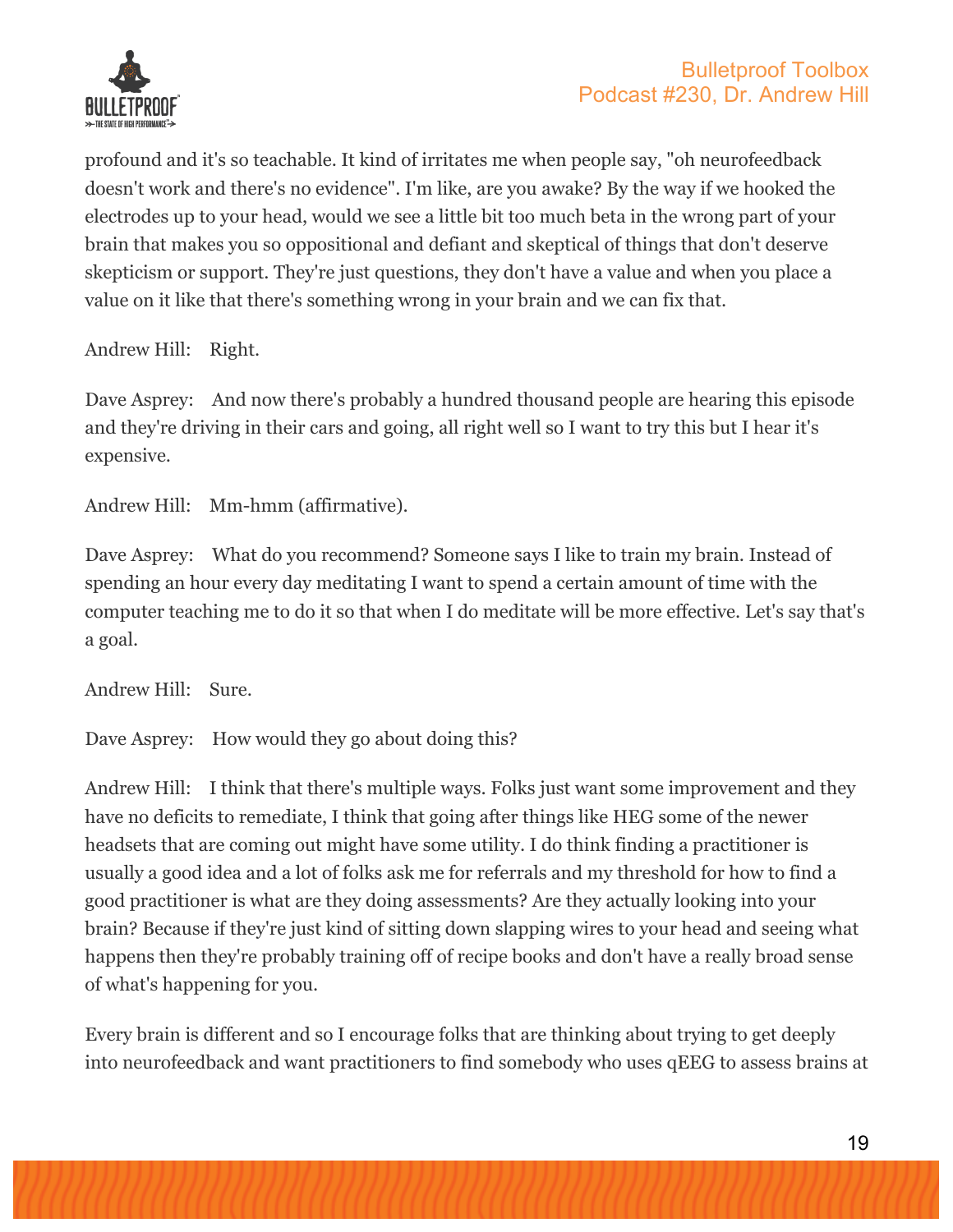

least to get a snapshot of what's happening on your way in. I do think that HEG is wonderful for the home user I also think that there's EEG available for the home user.

I think that if you want to start doing your own training and you want to train SMR on the motor strip that's relatively safe thing to do produce a lot of adverse effects. Some are training one of these I have an issue with headband device because the forehead produces the most dramatic side effects.

Dave Asprey: Oh that I didn't realize.

Andrew Hill: And it also produces delayed effects. You can train three or four times the forehead before you get the effect from the frontal lobe and then you often get dramatic side effects from frontal training so-

Dave Asprey: I get the guys from Muse and from Melon on because I really like consumer EEG. The idea that you can have access to this technology and you're the one who controls what's going in your head. Yeah I agree. There are all sorts of questions about what algorithms to run because it's like installing the wrong software on your computer. Like it never quite work right after I installed that weird package and right these are not small changes we're talking about.

Andrew Hill: Yeah and if you get a strange effect once or twice and don't repeat the effect you're probably not going to produce permanent changes. But what's going to give an underlying this disorder that's significant. Underlying seizure disorder, underlying depression and underlying OCD? These things are completely triggerable of all with neurofeedback if you do the wrong protocol.

What is often a good protocol for the average brain less theta and more beta. Take somebody who's anxious or OCD and can just release that phenomena profoundly for them so I think you have to be a little cautious. If there's things that are that need remediation, if there's deficits that need to fixed then I think going to work with a professional is much more critical.

Dave Asprey: Do you actually know people who don't have deficits?

Andrew Hill: Well I have people to come to see me and I ask them what their goals are and they can't describe what their goals are. I don't know nothing's really wrong. Other folks give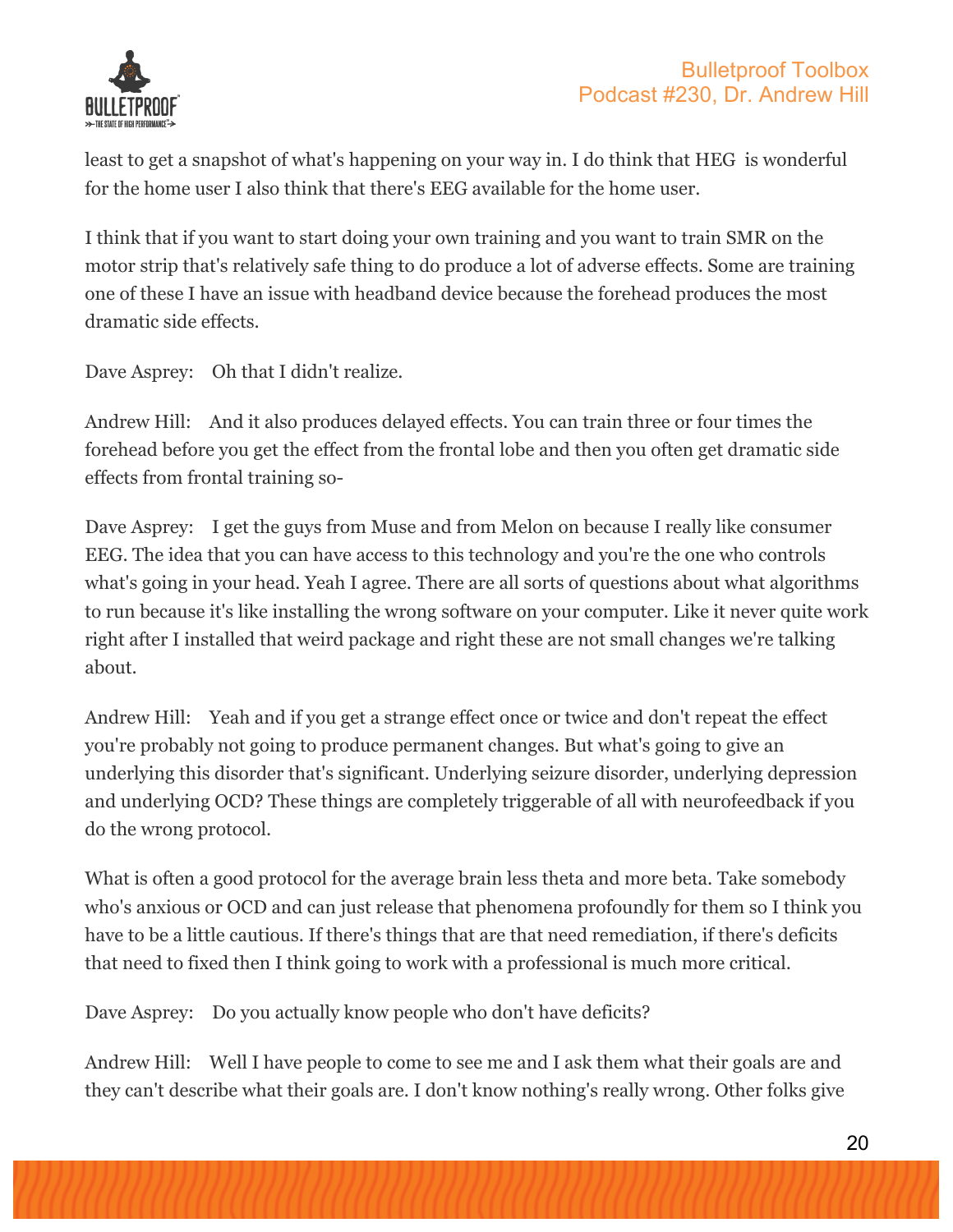

me ten pages of details they would like to fix. Sometimes folks that can't describe deficits that's the deficit right there. The lack of ability to describe internal space-

Dave Asprey: It's really weird because you get a lot of well a lot of people say well these are pretty good and then you're like well how would you know because you don't have nerves in there and you're unlikely to be that self-awareness. Unless you have a great self-awareness practice to know but if you were to say interview the family members of anyone who says that things are pretty good here the odds of things actually being pretty good are about zero.

Andrew Hill: Yeah yeah and family often knows more about the person than the person does to. A lot of as I mentioned earlier a lot of the success. After their feedback is predicated on getting a sense of what each protocol is doing and then tweaking the protocol to get better effects.

Especially with kids but sometimes with adults I get better information from the family around the person than I do from the person. Definitely early on the family often notices that little Jimmy is sleeping better or is less aggressive or is quieter in tone of speech or something. Well before the kid or the evening adult can tell me what's going on. So that is true that your people around you often know what's going on better than you do because subjective assessment is so poor we just aren't very good at the determining where our performances is. This is the true across all domains of psychological performance. Humans are notoriously bad at noticing a deficit.

Sleep deprivation people will swear up and down they're performing at their best and they made no mistakes and they look at their actual behavior it was horrible. The ability to monitor where your performance drops as your resources drop not just your performance but the ability to meta monitor the performance drops faster.

Dave Asprey: What I notice in one of the things that really got me going and getting a spect scan was that when I was getting my M.B.A. at Wharton I would sit down for a test ride felt reasonably well prepared and the first question I get one hundred percent and the second question I get seventy percent. The third question I get thirty percent and after that I got like zero because I was basically dysfunctional and it was not my awareness of this happening but me noticing the quantitative decline. Wait there's a pattern these past four tests and why do I feel so stupid and of course it's probably because I'm not trying hard enough or just maybe I'm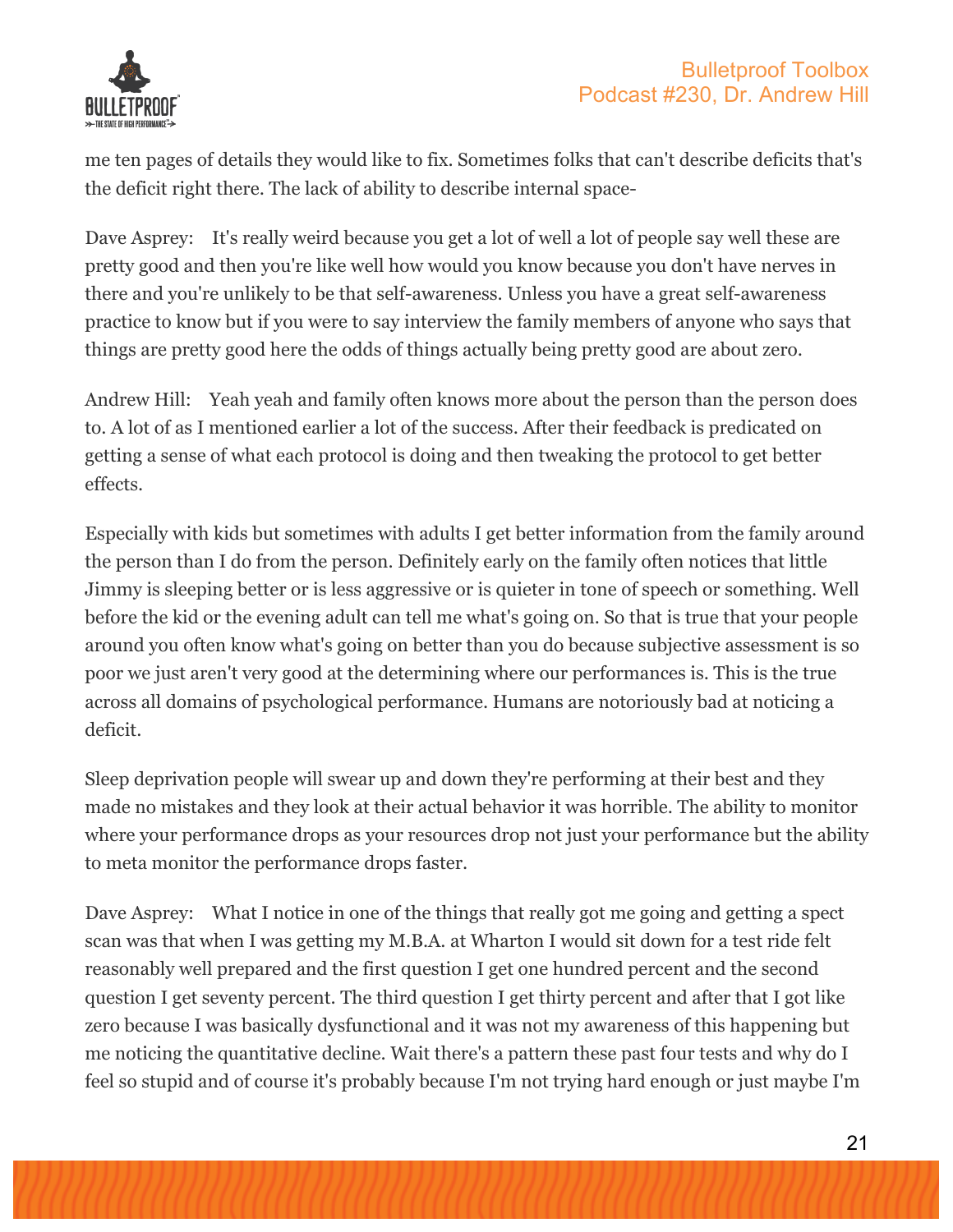

actually stupid. Who knows but when I looked at the blood flow stuff like wait a minute when I try to concentrate I have no blood flow and that would make sense right?

Andrew Hill: Yes.

Dave Asprey: Then it becomes trainable and you can modify it with vitamins and drugs and training kinds of stuff. That wasn't something that I was aware of. I just I was tired right or I thought I was just not not smart enough. It's a very subtle thing to be able to walk into a brain scientist and say hey like I recognize that there's this thing I want to tweak and especially if you're already at the time I was working at a startup that we sold for the hundreds of millions. I had an Ivy League school it's not like I was a slacker here. It wasn't like I wasn't already in a high performance level but I wasn't at the right high performance level for what I was capable of.

Andrew Hill: Yeah and this is a lot of what I do is help people take their amorphous complaints and really operationalize it. We sit and talk about brain maps and couple hundred pages of data when I do a brain map and then we sit and chat. It's really important to know the brain maps are not diagnostic.

I joke that there prognostic they get me to guess about what might be happening in your brain. Brain masculinities are statistical analysis of one person's brain compared to a population. Just because you're different than some average arbitrary mean doesn't really mean something wrong, something unusual and then the sort of heavy lifting of the neuroscientist neurofeedback practitioner is trying to figure out which of these brain maps statistical patterns are really what you're you are describing as the things you want to change in your life.

So spotting the sleep issue, the anxiety, the OCD, the ADHD, whatever it is but I have folks come in and say I'm fine but I'm sixty five and I don't want to not be fine in five years. We still are able to improve even with nothing quote unquote wrong. The average individual could probably stand to sleep better, transition out of sleep better, have less emotional reactivity, better sustained attention even if they're already normal. Already supernormal, you can still improve those subtle things and have dramatic quality of life improvements.

Dave Asprey: The thing is what's normal for everyone has nothing to do with what they're capable of. It's just whatever you have so far. I really did not know that you were supposed to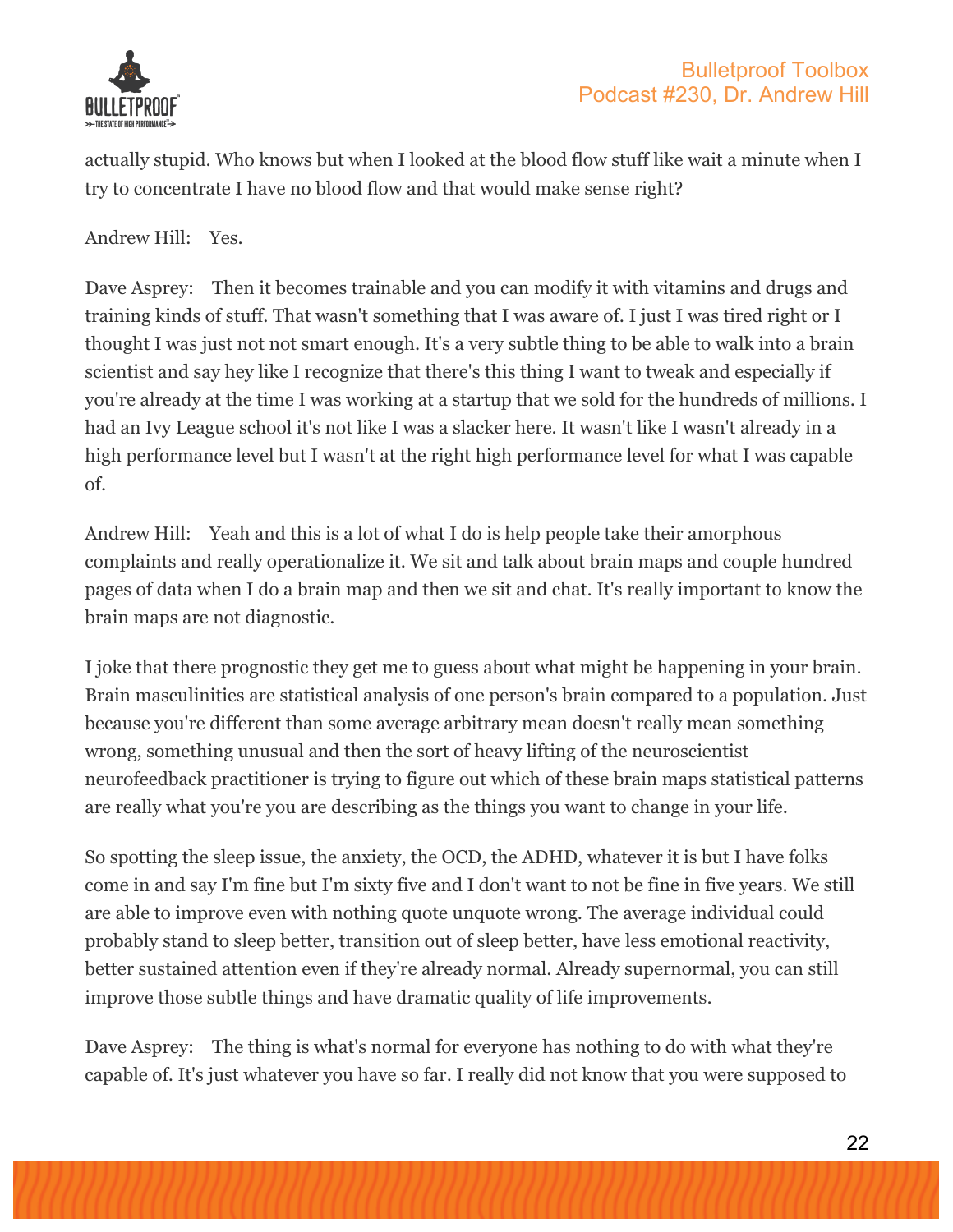

be able to walk without pain until I was twenty three. I had arthritis my knees and I was fourteen I lived in a basement with toxic mold. I just thought that you were supposed to ache and creek all the time and that's just normal.

It wasn't even something that I would have considered treating and then somebody like got me orthotics. I was like wow and I walked across campus and I don't like want to kill people because I'm in so much pain. This is so neat because whatever normal is for you is very likely so sub optimal because you've never felt a perfect day, right.

Andrew Hill: Yeah.

Dave Asprey: Or if you did you thought it was when I was skiing or I was in a flow state or it's because of something else. Maybe even that was only halfway to what you're capable of on a regular basis and that's been the whole like a point of Bulletproof the state of high performance.

There are so many levers and knobs we have that aren't listed and that aren't available and you've made a science of studying the stuff specifically in the brain to do that. How do you go about, someone walks in the door and says oh I feel pretty good like what's neurofeedback got for me. I run a few miles a week. I feel good, I have a great job, I'm happy with my relationships. What's in it for me. What was used to say to someone like that?

Andrew Hill: Well I would talk to them and ask lots of questions about how their function to A. figure out if what they're describing is actually fine is actually fine. And I often ... the person comes in and says nothing is wrong but I want some brain work is usually this high powered executive. That's the classic individual who thinks they're great but wants to be better. There's sort of an entrepreneur, a silicon beach type. Someone who's getting a little older and wants to maintain high levels of performance but when talking to these folks I do find that okay, twothree in the afternoon you have less stamina than you had at 10am.

Okay that's not necessarily normal or not necessarily desirable to have your stamina drop after lunch. I find that folks say nothing is wrong with their sleep but they're only getting four or five hours a night and waking up three, four, five times in those five hours. And so people just don't necessarily know as you alluded to what a high performance really can be. I help them unpack what they're saying is true.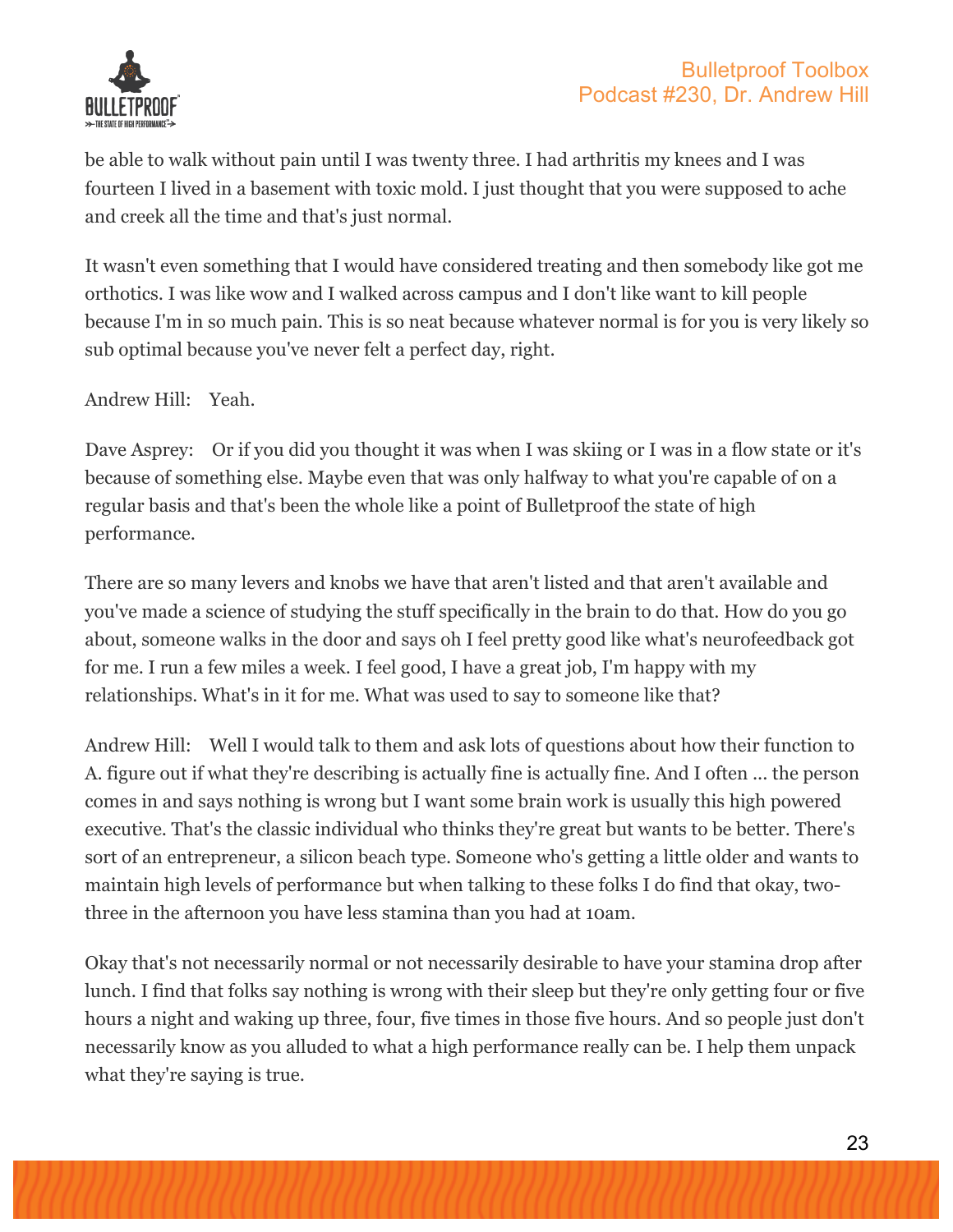

We usually find something that needs to be tweaked and then I typically, my sales approach is pretty soft I don't aggressively sale. I talk about brains. People often really want to get a peek under the dome so to speak and figure out what's going on in their brain that's really exciting even if nothing is wrong. The other thing is you can do things like improve reaction time and improve stamina and improve the sustained attention piece so it can only be fine but wouldn't it be great if it's a little bit better. And more changes are big quality of life improvements often so.

Dave Asprey: This is a kind of a similar approach to what I do with clients when I do forty years of Zen. It's like a seven day kind of residential of neurofeedback thing. And part of what I found is brains exhaust very quickly when you're training them and so there's a whole protocol around what do you do sleep wise what do you do specifically with supplements and smart drugs, biochemistry. What do you eat? What do you avoid in order to put yourself in a state where your brain can do this? It's like running a marathon right. You know before you've run a marathon you feel properly and before you're going to do an hour neurofeedback like in fact if you've ever noticed this do you see a difference in someone who's had a Diet Coke versus a sugary snacks versus a fatty snack before they do brain training?

Andrew Hill: Yeah. Depends on the individual's habits and I find that if they violate their habits they have weird stuff happen. Many people get a little bit tired during neurofeedback because I'm asking them to actually make more metabolic activity in their brains. Typically the fatigue that happens within session is sort of like going to the gym. After you leave the gym your muscles are sore and tired and warm and a couple hours later you actually have more energy. You feel lose fluid and springy.

That often happens in neurofeedback where you get wiped out in session but in a couple hours later you're raring to go. You're right if you come in sleep deprived, dehydrated, having had a lot of alcohol the night before or a handful of other things, A. your brain looks horrible something really weird sense of who you are. B. you're not going to get the learning effect if you have dramatic sleep deprivation dehydration and there are a few drugs that also seem to shut down the neurofeedback process a little bit. And those include benzodiazepines and significant opiates onboard.

Dave Asprey: I have to cut down the use of those then.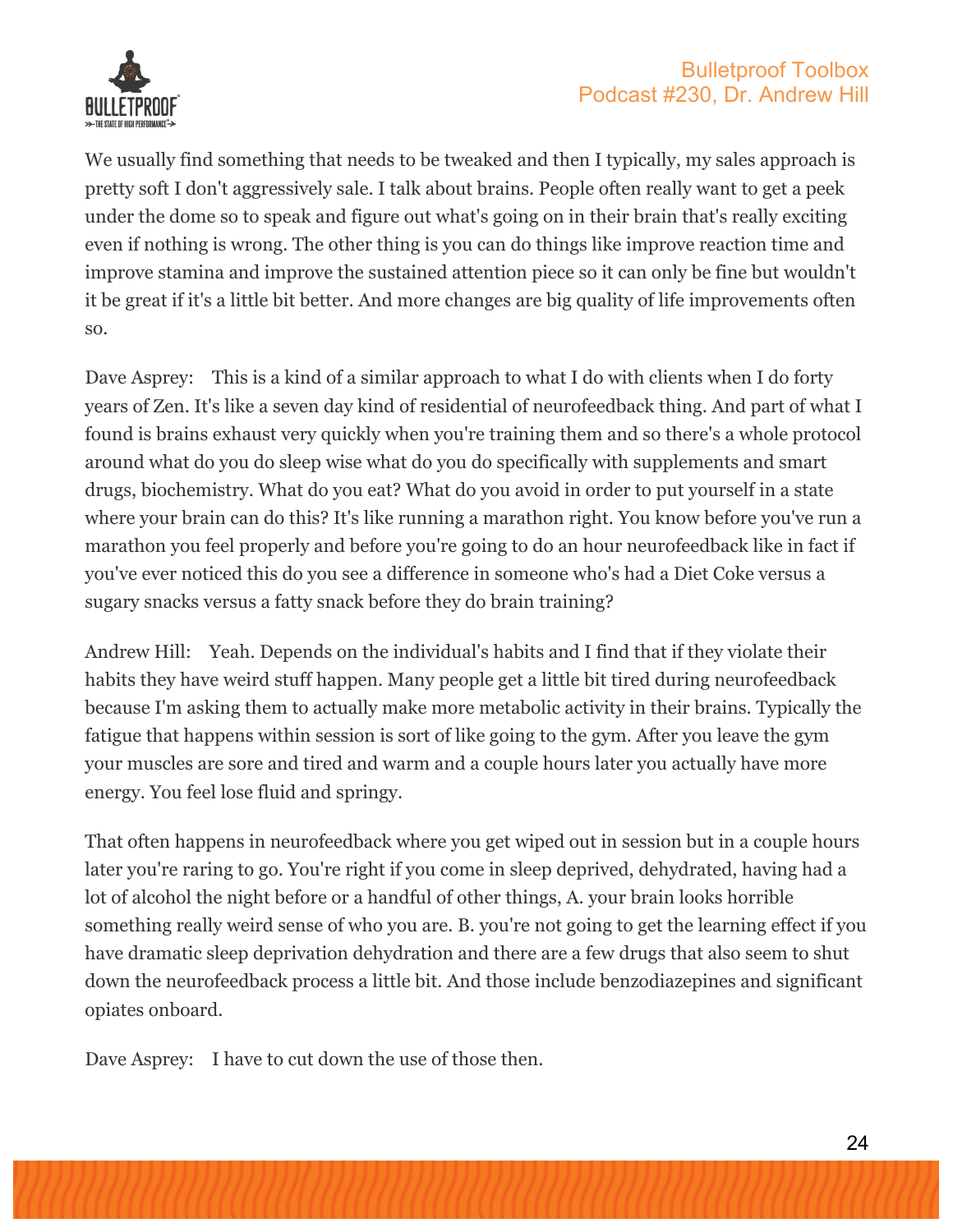

Andrew Hill: So pull back on the Xanax. Those things stop learning of any form to some extent and it's not surprising that blunts the neurofeedback effect a little bit.

Dave Asprey: There's another one that's interesting in the formal training that I've done the most work with and that's the THC. THC tends to inhibit your ability to learn alpha training. THC raises alpha brain waves which feels good but if you're trying to learn to raise them yourself and you're using THC the learning won't stick.

Andrew Hill: Alpha's many things. There are at least five different things in the brain called alpha at least and I'm probably under counting. The kind of alpha that is produced by chronic large amounts of cannabis long term is general cortical alpha and its eyes open alpha.

Dave Asprey: That you don't want.

Andrew Hill: Yeah. that you don't want. Earlier you mention that theta can be good. Thetas in dreaming, visualization, memory access. It looks like right around six to seven hertz there's this access piece of theta for pulling things out of your mind.

Dave Asprey: Yeah.

Andrew Hill: That's wonderful. You don't want that when you're trying to focus. You want that we're trying to creatively pull from the well. Alphas like that too. When your eyes are closed you want alpha in the back of your head. That's the visual cortex. Alpha is an idling rhythm to a very large extent. It's sort of going into neutral going to a quiescent resting mode when your eyes are closed the visual cortex should be resting.

Dave Asprey: Yeah.

Andrew Hill: I often see in people who are anxious the visual cortex stays in a beta mode that's called hyper vigilance when you're standing environment even with nothing to process it. Contrariwise when you open your eyes alpha should block. It very much suppressed across the cortex. You shouldn't make lots of it and if you maintain a high level of alpha throughout the cortex especially frontal cortex that's inattention, spaciness, sluggishness, slow cortical temper, slowed reaction times and so you can essentially smoke yourself into a spacey brain long term with too much THC.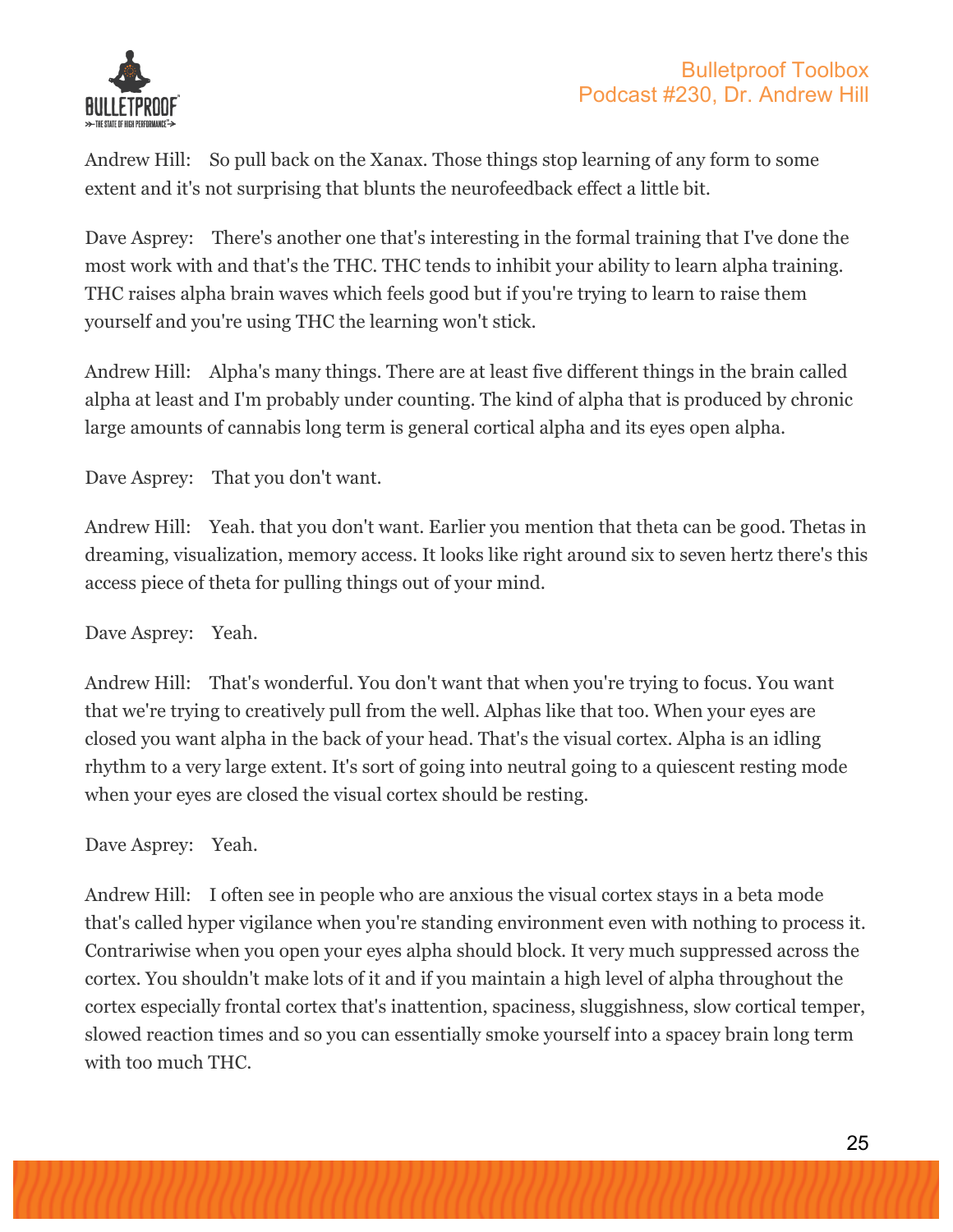

Dave Asprey: So the idea that THC can do that, we've found that even just within twenty four hours before training if you're doing if you're smoking at that your training will be less effective for teaching arrays alpha. I've gotten to the point where my eyes closed alpha is very high amplitude and my eyes open alpha is very low amplitude. I turned out in my career and also because I train all the stuff and people if you're ever going to hack. Here's the deal if you go back 50 years our conversation would be something like this, dude I got a V8 in a car and I put on new headers okay and I've got an extra amount of horsepower and all we're doing now is the same thing. You go back twenty years or maybe fifteen years. Hey you know what I just restarted the circuit board on my computer and I put on blue LED's because they just invented those and I added RAM and got a new hard drive and a new video card and so cool.

We're just doing that to the human brain but it's the same hacking that's been going on since we started making low riders like in 1950. It's just that. There's nothing crazy about what we're saying. We're just applying this upgrading philosophy to the head instead of something else.

Andrew Hill: Of course the only sort of inflection that's different is when you change the brain you change everything. You change your entire experience your processing how you the world can change. The brain is the filter through which you experience absolutely everything. And so subtle changes in your processing machinery can be dramatic changes in your experience.

Dave Asprey: There's an example for me that really stands out. I used to have like some pretty powerful road rage like I actually have extra muscles around my middle finger as a result. I would get really mad and it was going to cut me off. Part of this is that I have very rapid signal processing I read traffic really well and I tend to like to speed. I'm an adult now and I don't have those that like I did. Even as a young man I was like look if there's an open road I'm going to accelerate because like it's not unsafe. It's just not something you're supposed to be doing.

After I did a little bit of this neurofeedback, exactly the same situation instead of being like I want to kill that guy in front of me. I was able to be all right like for all I know the guy's like going to get fired just make it work or he has ruined like giving birth in the back seat. I just have no clue so it really had nothing to do with me whether you speed or not. To be able to make that change then I don't think I had that cognitive flexibility and I get a heart rate variability training also help to turn off my sympathetic.

Andrew Hill: Sure.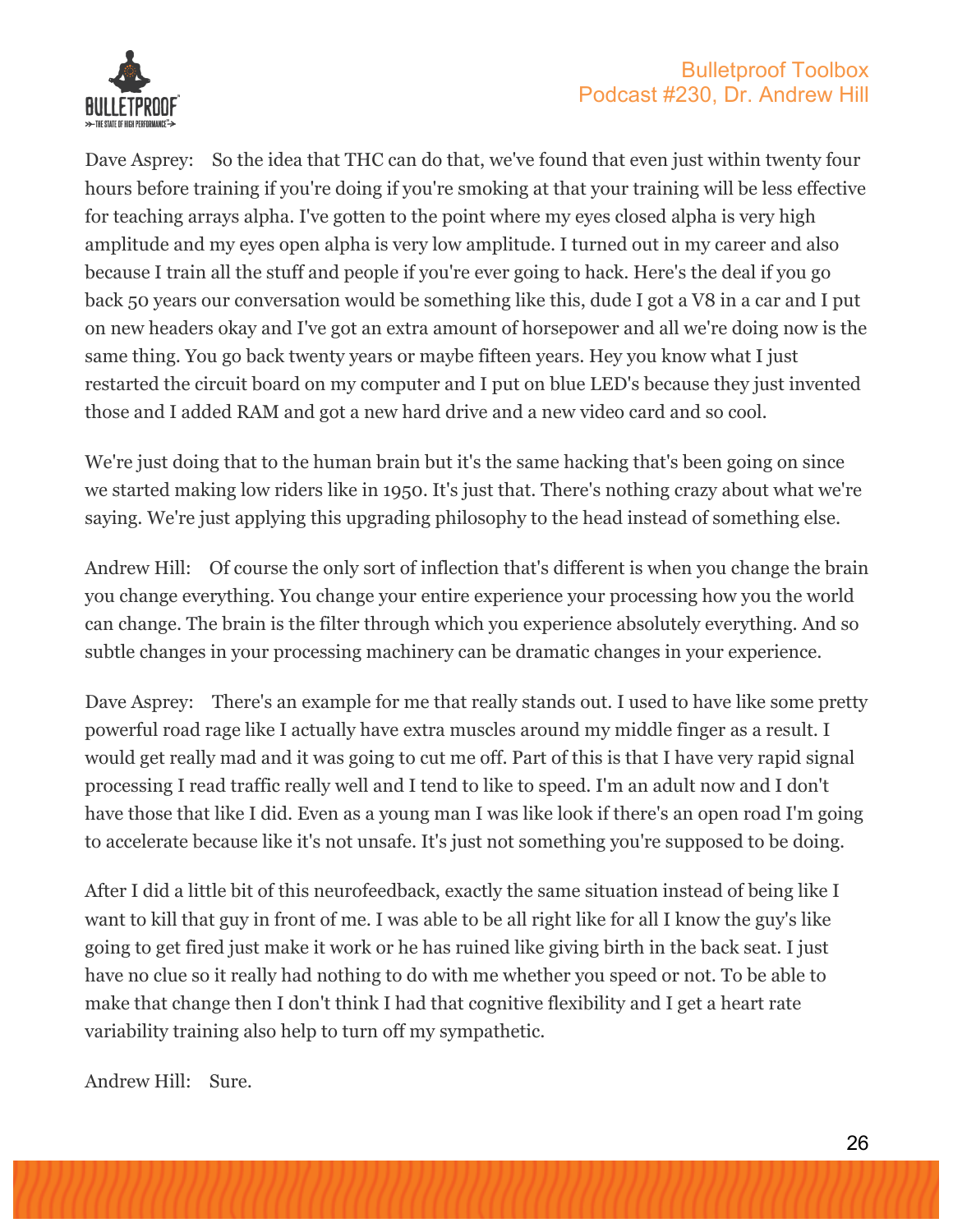

Dave Asprey: No one likes to have road rage and you feel like a jerk after you've had it especially with like what was in the car with you is like, do you realize what you were just doing? So you're not helping the world. You're not being nice to anyone, you're not being nice to yourself. It doesn't make you feel good when you get home from work. If it's a behavior that you have and you could hack it by training your brain to behave itself. That was for me a really kind of big thing.

Andrew Hill: Yeah. Yeah sure and impulse that's a form of impulse right? Impulsivity or what I begun calling inhibitory tone affects decision making, planning execution of almost every behavior. My business partner, the company that I do the brain training at alternatives has a substance abuse program. We actually do a lot of work with people who are actively using alcohol, cannabis other drugs.

Dave Asprey: I didn't have that down in my ... I was going to ask Alternatives Brain Institute but I totally misunderstood what that was then. Okay, tell me about that.

Andrew Hill: We have Alternatives Substance Abuse Treatment and Alternatives Brain Institute and actually they're not the same program.

Dave Asprey: Okay.

Andrew Hill: The Brain Institute works with all of the substance clients but that's about a third maybe a quarter of the client and the rest are general neurofeedback clients.

Dave Asprey: Okay.

Andrew Hill: Autism to ADHD, sleep issues and whatever. Everything neurofeedbackers work with.

Dave Asprey: What's your youngest autism what kind of age that you would work with?

Andrew Hill: I start with four. I have two people right now there are five that I've been working with for a few months. One of which was no longer a diagnosable as autism which is nice.

Dave Asprey: Congratulations. Some people consider that to be impossible and it's just not.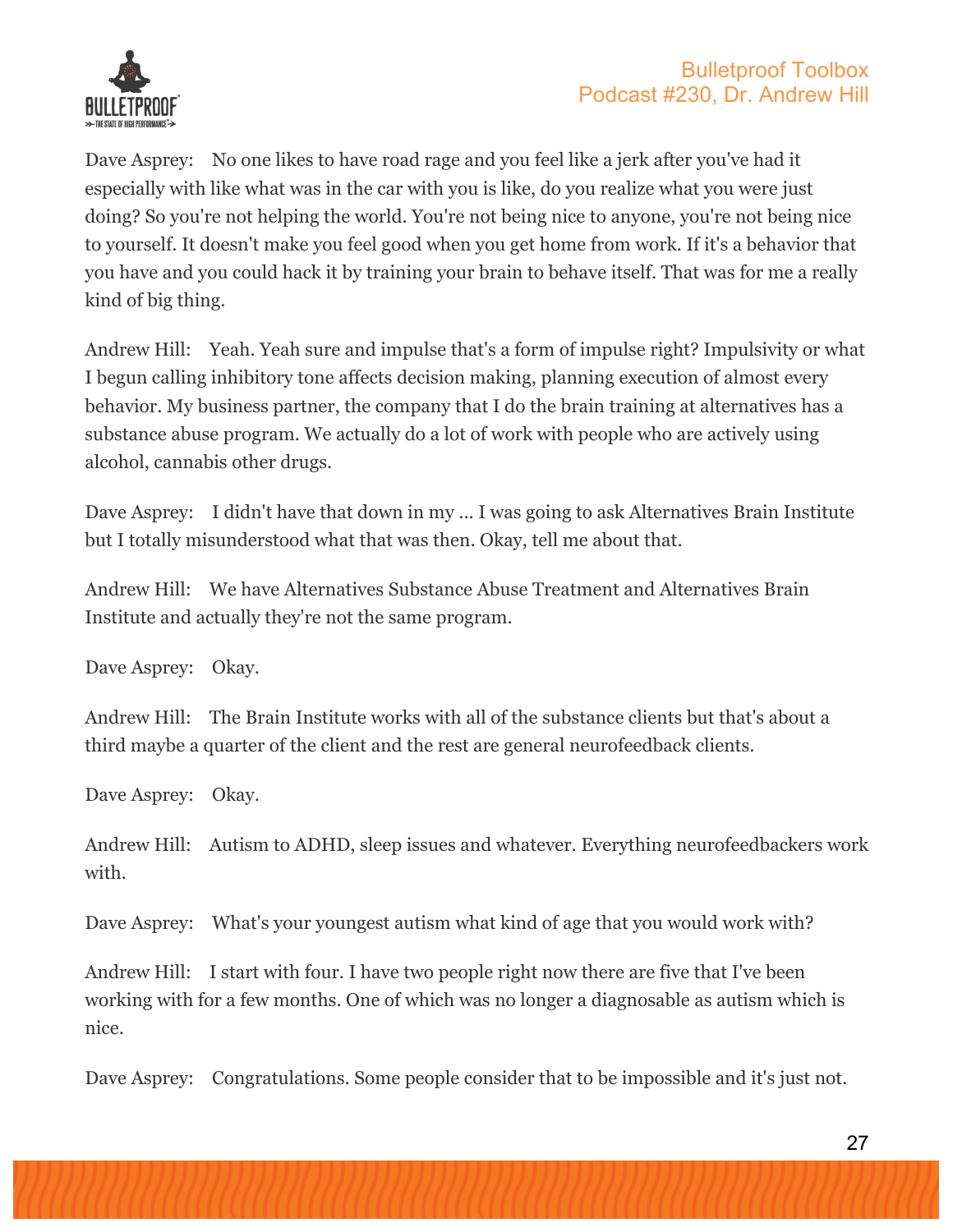



Andrew Hill: It's not typical doesn't happen every spectrum kid but it happens maybe five percent of the time. It happens so I had parents want to give me three year olds to work with and I sort of start at four. I would have younger kids if I allowed younger kids in my chair so to speak. For my starting age. On the substance side people are using THC, using alcohol and so we're actually going after the acquired brain patterns there. They have produced from the substances as well as training all the things that are driving substance abuse like impulsivity, anxiety, discomfort with your emotions. Things like that.

I wanted to mention on the THC side. I trained people who are active smokers. Medical or recreational smokers. It does seem to blunt the effects a little bit but I've developed a set of training techniques to abolish tolerance to THC.

Dave Asprey: Oh that's interesting.

Andrew Hill: I can eliminate in one or two weeks usually at most. Usually sometimes the first session, usually it's three to five sessions.

Dave Asprey: So you get higher on less. Is that what you are saying? So people can be more economical in the use of pot?

Andrew Hill: You're actually right. That's a hit to your wallet, less hit to your-

Dave Asprey: That's meaningful.

Andrew Hill: And so I have chronic long term hardcore stoners are like yeah shut up dude, I know what I'm talking about. And they go home and smoke and come back in the next day. You weren't kidding I was on the couch I couldn't talk to my girlfriend drooling because they didn't listen to me that the tolerance was being suppressed. You can pretty much keep the brain in a reduced tolerance state with neurofeedback long term. And that means using tiny amounts of THC to get the same medical or recreational effect you were going after which may have been vast amounts of plant matter before that.

Dave Asprey: Can you also reduce things like dopamine resistance I have a lot of people who use internet porn or play video games all the time. They'll get resistant to dopamine and they just don't get excited by things that excite normal brains. Can you fix that?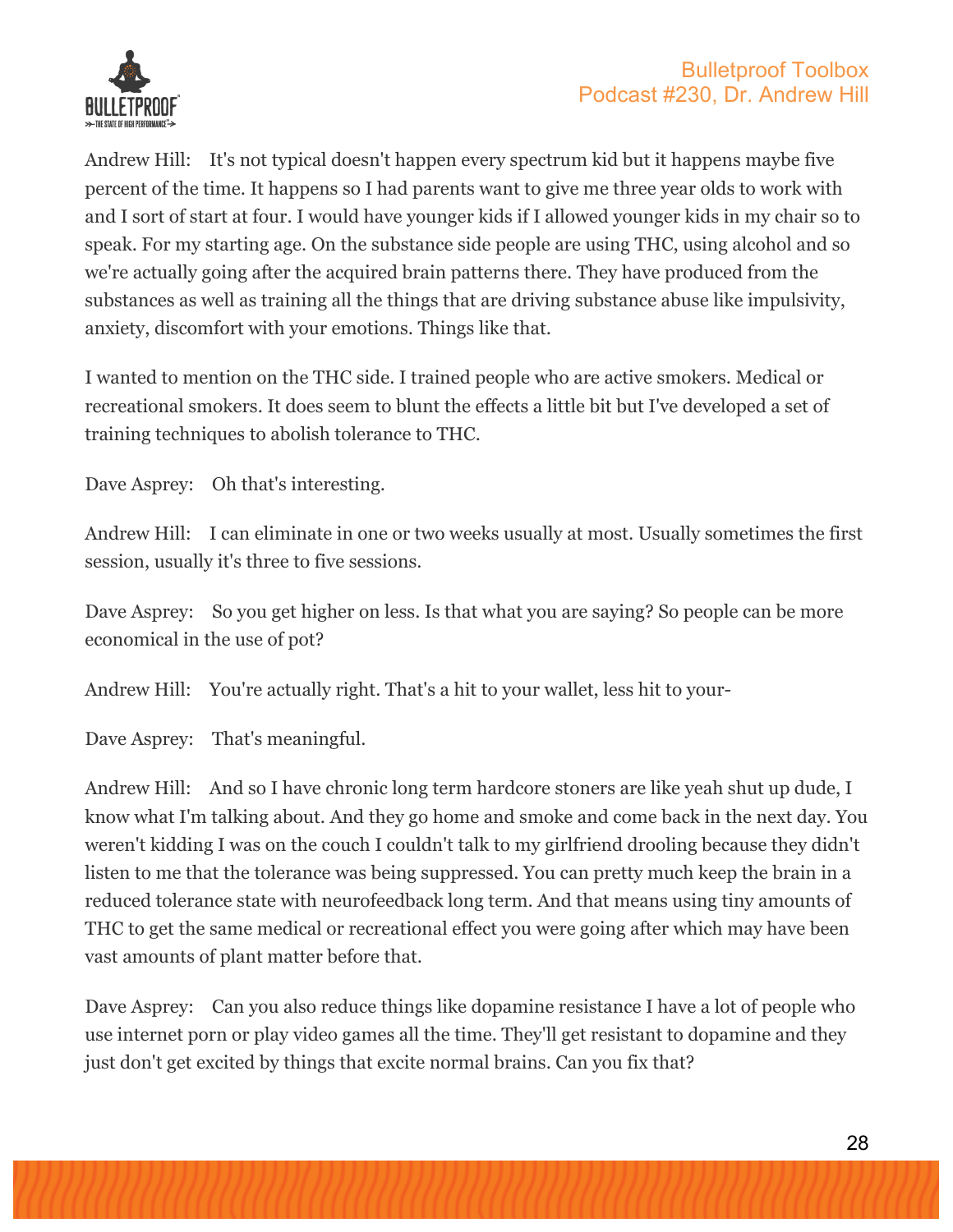

Andrew Hill: I don't know is the short answer. I would imagine so because all my clients on psycho stimulants which are doubling emergent get increased effect from their stimulants once they start training. So that does suggest we're sensitizing the dopamine system in some significant way. In fact most of my clients who have attention problems or who don't who take stimulants have to really quickly ratchet down their stimulant use as their brain becomes more robust.

Dave Asprey: Now this is profound stuff and this is medical but it's also kind of quasi medical where it crosses the boundary from oh I'm treating a pathology to know I'm actually just helping a brain that's already pretty strong do its own thing.

Andrew Hill: Yeah I sort of view myself as a personal trainer for your brain. Some people come to me because they have deficits that need very specific training. Other folks come to me because they just want more of what they already have. Both cases the gym metaphor works I show up we work with you one and one we really meet your specific tailored needs. That sort of removes the idea, is this medical, is this recreational, is this a peak performance deficit. It's all the same it's all about your brain and drugs.

Dave Asprey: I've had an amazing time talking with you because you're a true brain scientist and there's actually one question I want to ask you and then we can get to our final question in the show. You mentioned in the beginning that you were taking Piracetam and Oxiracetam these smart drugs and I mention I take them too but Amazon quit selling the smart drugs. They're legal in the US. but every time companies try to get like attacked from regulatory authorities even though they're not illegal. What makes these racetam family of drugs that are so safe and effective. What makes them this weird red headed stepchild out there?

Andrew Hill: Yeah a lot of the issue in nootropics is around claims to some extent. I think that's really what the FTC and the FDA gets angry at is when you make claims. The reason they went after Red Bull for Red Bull give you wings. That was a claim the FDA is now angry at Red Bull about. It's a little bit ridiculous. Clearly Red Bull does not give you wings right.

People selling racetam based compounds over the past five or so years have actually run afoul of this. Many of the players and I would say there's not very many good companies in the nootropic space. There are small niche players fly by night. One guy in his basement or garage. They pop up, they vanish. There's no third party testing available. It's very unclear and a lot of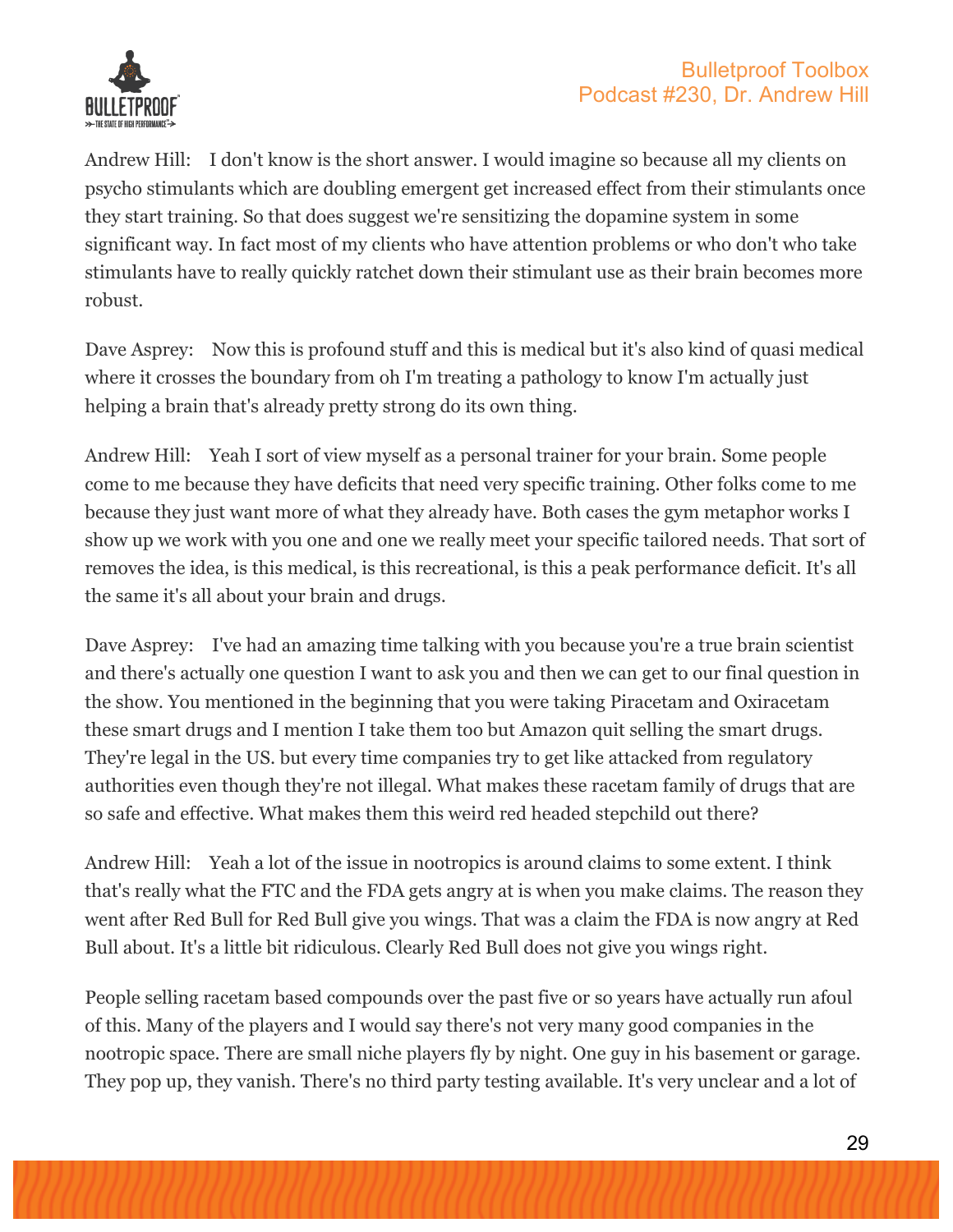

these small shops have aggressive claims and aggressive marketing and say there products are going to do X, Y and Z. I think that's really what's catching the attention of the FDA is the claims.

Dave Asprey: People have no idea that I have three quality control professionals and one person whose job is just to make sure that we're telling the truth and that all of the stuff like we have cryptographically signs scientific studies showing. The amount of work you go through just to be able to say this stuff works is ridiculous.

Andrew Hill: The stuff is safe. We spend a lot of money testing every single batch of synthetics that we have produced. Every single batch of tested by third party lab.

Dave Asprey: You just have to do it.

Andrew Hill: We have to do it because the one time we didn't do it some lead or arsenic gets in and that's it. The threshold for a consumer product is so high in terms of safety advocacy that I don't think the average fly by night guy stuffing powders in the capsule can handle that degree of overhead. I think that that combined with bad marking language has really undermined the nootropic space a little bit plus we're talking about racetams and things like being thiamine and magnesium. Very safe things.

The nootropics sort of Wild West is also starting to embrace dangerous research chemicals with no efficacy research and no history research and very unclear ideas about what they do to the brain. There's the sort of pirated nootropics now people find a formula in a research paper and have it manufactured start selling it.

Dave Asprey: Yeah that's a little sketchy.

Andrew Hill: Very sketchy and very dangerous so I think that kind of behavior is why the FDA very concerned about things like racetams.

Dave Asprey: Now there's a final question in the show and then I've asked everyone and given all the stuff you know not just as an neuroscientist but just as a human being your top three recommendations for people who want to perform better at life.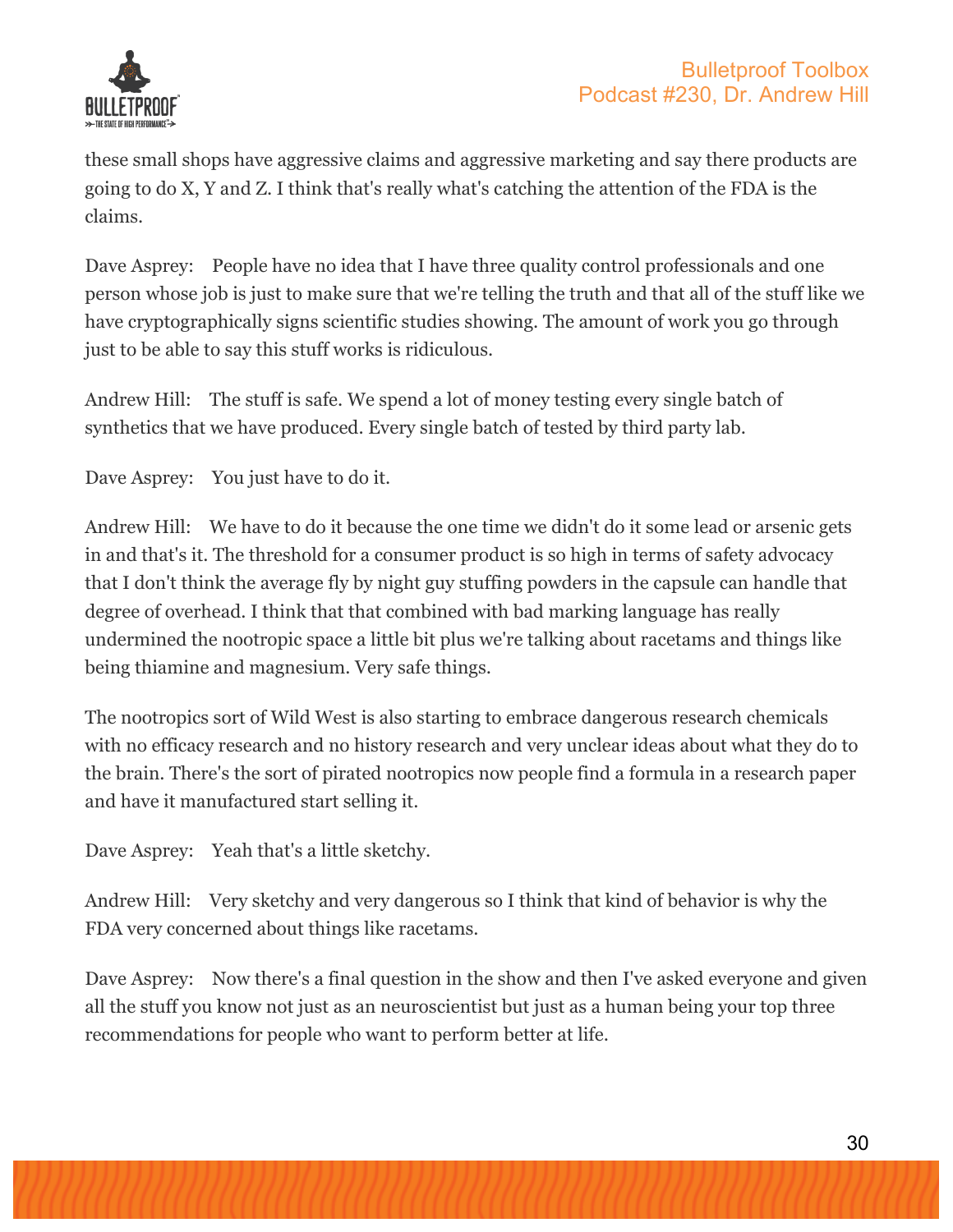

Andrew Hill: Yeah let me frame this with an assertion and the assertion is that shift happens. Whether or not you want to shift happens. Your brain changes it does change. Its whole job is the pattern itself against the demands of your environment to minimize pain and maximize gain. Ultimately seeking to things like reproduce and not starve. Ultimately than the knowledge that your brain is going to shift should be empowering and that means that things you can do to shift it's faster become very important.

For a top three I would say that a daily meditation practice of even fifteen or twenty minutes in the morning is a huge massive life altering brain improving intervention. Other big things eliminate sugar from your diet and maximize good good fat so I think you and I are on the same page there. I think that you can get into the more technologically advanced things like nootropics neurofeedback and some of the more technical if you will interventions. Some things are very accessible.

Meditation is free. There's no reason not to do it except if you don't have the knowledge of how but it's not very difficult to do so. Meditation and of course things like sleep hacking and other interventions but shift does happen. How's it going to happen? Are you going to steer the direction of your change or is going to be momentum? That's really the emphasis I try to have people leave my clinic with is they have control. Let's figure out how to actually use that control in day to day life style.

Dave Asprey: Okay. Sounds like a great list. I really appreciate having you on Bulletproof radio and where can people find out more about what you're doing?

Andrew Hill: Great well thanks for having me Dave. I really appreciate it. If folks want to follow up with me on Twitter is really good Andrew Hill Ph D. is my Twitter handle. Folks can hunt me down at True Brain dot com TRU brain dot com or Alternative Brain Institute dot com. I'm always happy to hear about interesting and unusual brain hacks, what people are doing to themselves. I'd love to get a sense of who's out there doing what to their noggins so.

Dave Asprey: Awesome and you're based out in LA obviously so next time I'm down there for the Bulletproof coffee shop, I will look you up and see if we can meet over a cup of wonderful coffee.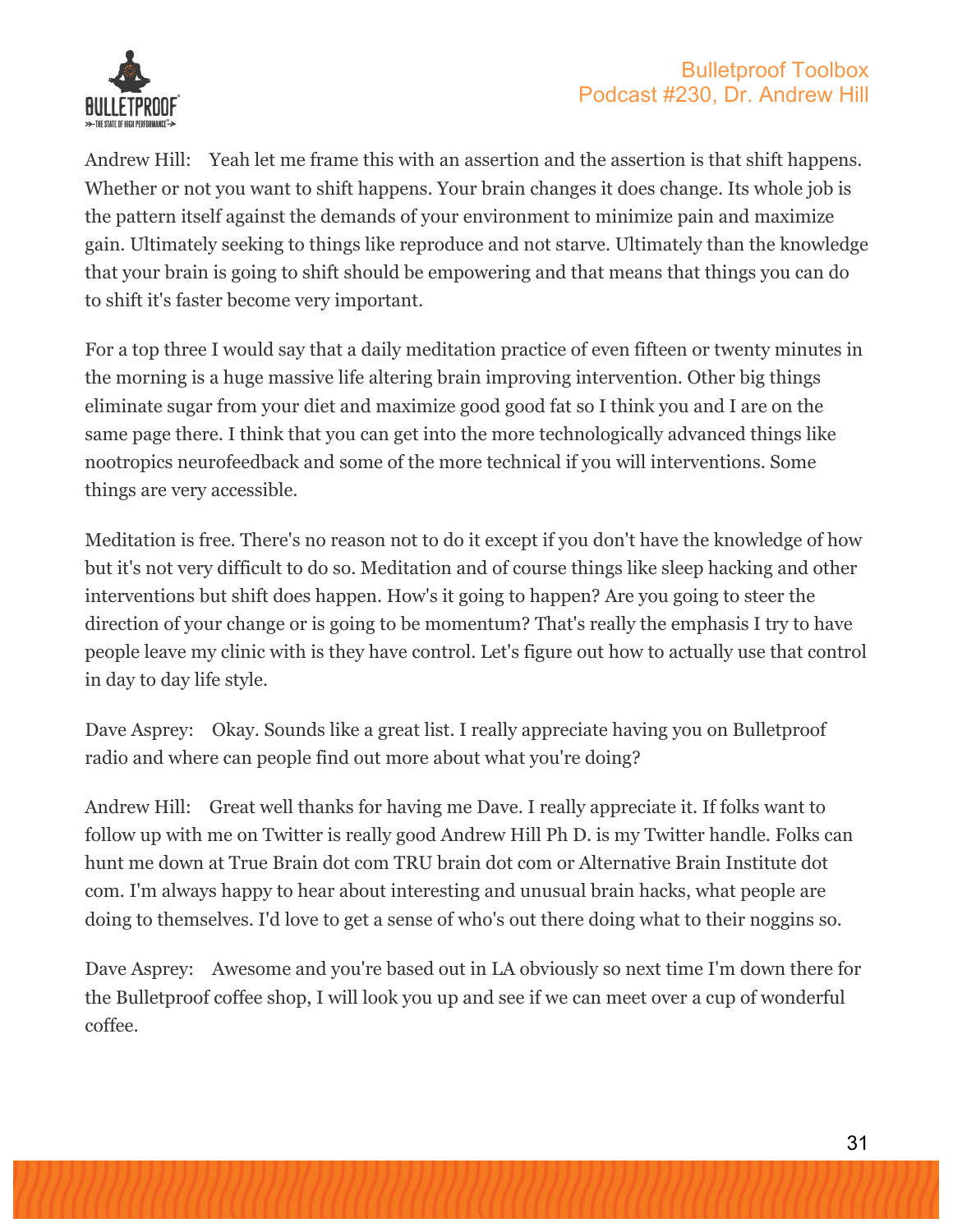

Andrew Hill: I love too and you know what Dave True Brain just moved their office. They use to be underneath the Third Street Promenade and we're now in thirty one ten.

Dave Asprey: You're actually my neighbors.

Andrew Hill: We're upstairs from you. Actually in the same lot now.

Dave Asprey: That's awesome.

Andrew Hill: You can actually just walk upstairs and say hi and that we'll have some coffee. It'll be great.

Dave Asprey: Very cool. Have an awesome day. Thanks for being on Bulletproof Radio.

- Andrew Hill: Alright Dave. I appreciate it. Take care, see you.
- Dave Asprey: Bye.

# **Featured**

#### Andrew Hill

#### truBrain

Alternatives Brain Institute on Facebook

Twitter - @AndrewHillPhD

#### **Resources**

Piracetam (Aniracetam)

Electroencephalogram (EEG)

Glutamate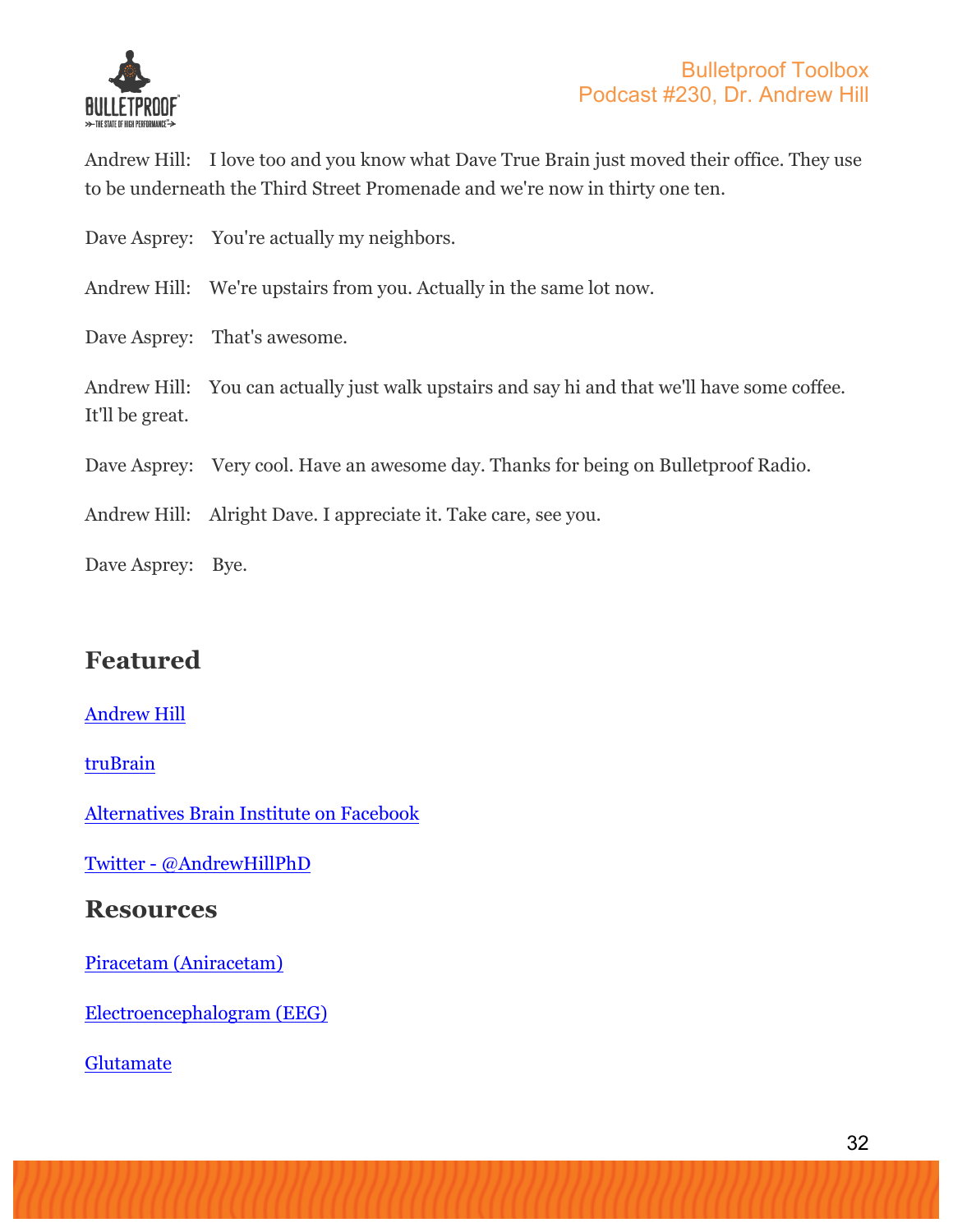

#### Attention Deficit Hyper Disorder (ADHD)

Neurofeedback

- 5 Types Of Brain Waves Frequencies: Gamma, Beta, Alpha, Theta, Delta
- Neurofeedback Training Elicits Behavioral Improvements in Individuals with Autism
- Neurofeedback side effects
- Quantitative electroencephalography (QEEG)

40 Years of Zen

Occipital lobe

Sensorimotor rhythm (SMR)

Barry Sterman

Thalamus

Brain Computer Interface (BCI)

Near Infrared

Passive Infrared

spreading corticol depression

Pre frontal cortex

**Aspergers** 

Neurofeedback practitioner

Melon Headband